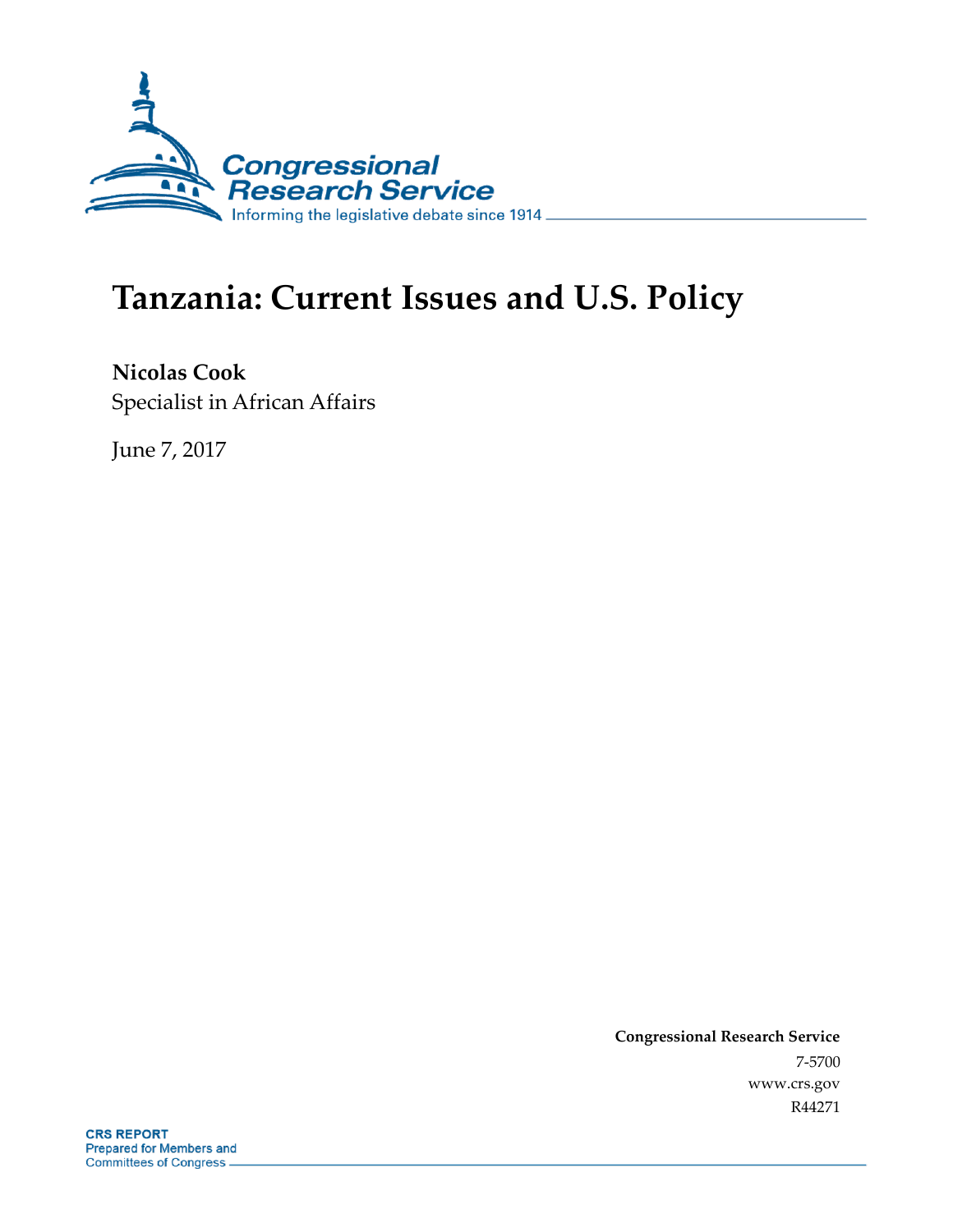# **Summary**

Tanzania is an East African country comprising a union of Tanganyika, the mainland territory, and the semiautonomous Zanzibar archipelago. The United States has long considered Tanzania a partner in economic development and, increasingly, in regional security efforts. With more than 52 million people, Tanzania is one of the largest countries in Africa by population and is endowed with substantial natural resource wealth and agricultural potential. Over the past decade, it has experienced robust economic growth based largely on favorably high gold prices and tourism; growth has averaged nearly 7% annually. The ongoing development of large reserves of offshore natural gas discovered in 2010 has raised the prospect of substantial foreign investment inflows and export revenue. Nevertheless, corruption and poor service delivery have hindered efforts to curb widespread poverty, and extensive development challenges remain.

Since independence in 1964, Tanzanian politics have been dominated by the ruling *Chama Cha Mapinduzi* (CCM, Party of the Revolution), created through the merger of the ruling parties of the mainland and Zanzibar. Political pluralism is weak and opposition parties face periodic harassment and de facto restrictions on their activities. The government is led by President John Magufuli of the CCM, who was elected in late October 2015 and also heads the CCM. His predecessor, Jakaya Kikwete, also of the CCM, assumed power in 2005 and won reelection in 2010, but was constitutionally barred from running for a third term. The 2015 polls featured a close contest between the CCM and a coalition of the leading opposition parties.

Tanzania is generally stable and peaceful, but has seen sporadic threats to state and public security, including periodic but rare attacks on tourists in Zanzibar and several bombings of Christian churches attributed to Islamist radicals, as well as several unattributed armed attacks on police. Tanzania has occasionally arrested suspected Islamic extremists, as in April 2015, when a group of 10 alleged members of the Somali Al Qaeda-linked terrorist group Al Shabaab were taken into custody.

U.S.-Tanzanian relations are cordial, but have suffered tensions over the contentious 2015/2016 election in Zanzibar, restrictions on civil liberties, and other issues. President Kikwete was the first African head of state to meet with former President Obama after the latter took office, and President Obama stated that a "shared commitment to the development and the dignity of the people of Tanzania" underpins bilateral ties. Tanzania also maintains close economic and political ties with China.

Under the Obama Administration, aid cooperation was generally robust. How ties and assistance cooperation may proceed under the Administration of President Donald Trump and during the  $115<sup>th</sup>$  Congress has yet to be determined. U.S. aid for Tanzania has focused primarily on health, food security, agricultural development, and infrastructure, largely under multiple major presidential initiatives. U.S. assistance has also supported Tanzania's hosting of large numbers of refugees from the region. Tanzania is eligible for African Growth and Opportunity Act (AGOA) trade benefits and in September 2013 completed a \$698 million Millennium Challenge Corporation (MCC) compact focused on poverty reduction and economic growth. The MCC has since suspended activity in support of a possible second compact, citing governance concerns.

U.S. security assistance increased after the 1998 Al Qaeda bombing of the U.S. Embassy in Dar es Salaam. Tanzania was one of six initial participants in the Obama Administration's African Peacekeeping Rapid Response Partnership (APRRP), which aims to build the peacekeeping capacity of African militaries. Tanzania is a troop contributor to United Nations (U.N.) peacekeeping operations in multiple African countries and Lebanon.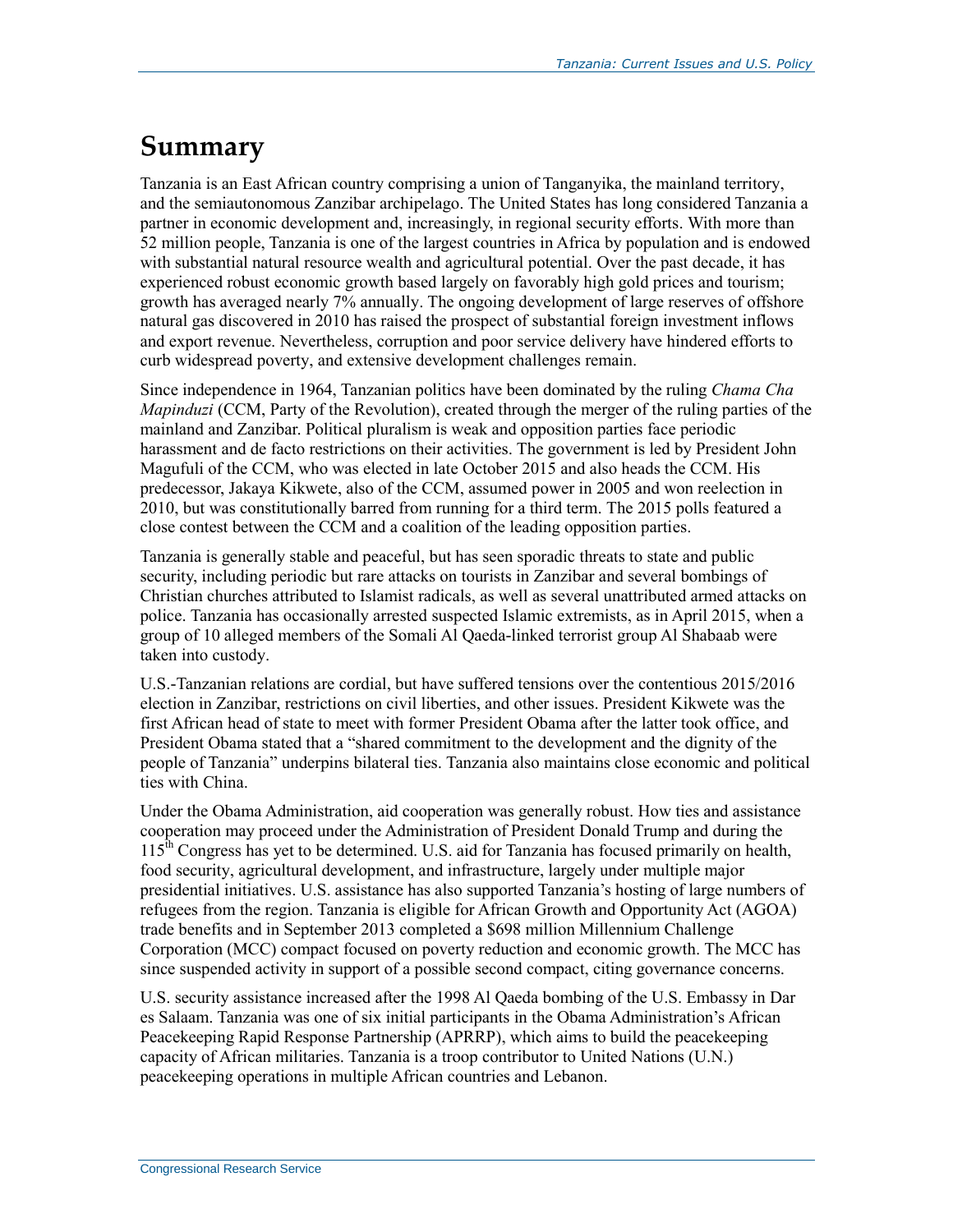# **Contents**

| Zanzibar Election Controversy and Implications for Mainland Election  6 |
|-------------------------------------------------------------------------|
|                                                                         |
|                                                                         |
|                                                                         |
|                                                                         |
|                                                                         |
|                                                                         |
|                                                                         |
|                                                                         |
|                                                                         |
|                                                                         |
|                                                                         |
|                                                                         |
|                                                                         |
|                                                                         |
|                                                                         |
|                                                                         |

## **Figures**

## **Tables**

|  |  |  |  | Table 1. State Department and USAID-Administered Bilateral Aid for Tanzania  19 |  |
|--|--|--|--|---------------------------------------------------------------------------------|--|
|--|--|--|--|---------------------------------------------------------------------------------|--|

## Contacts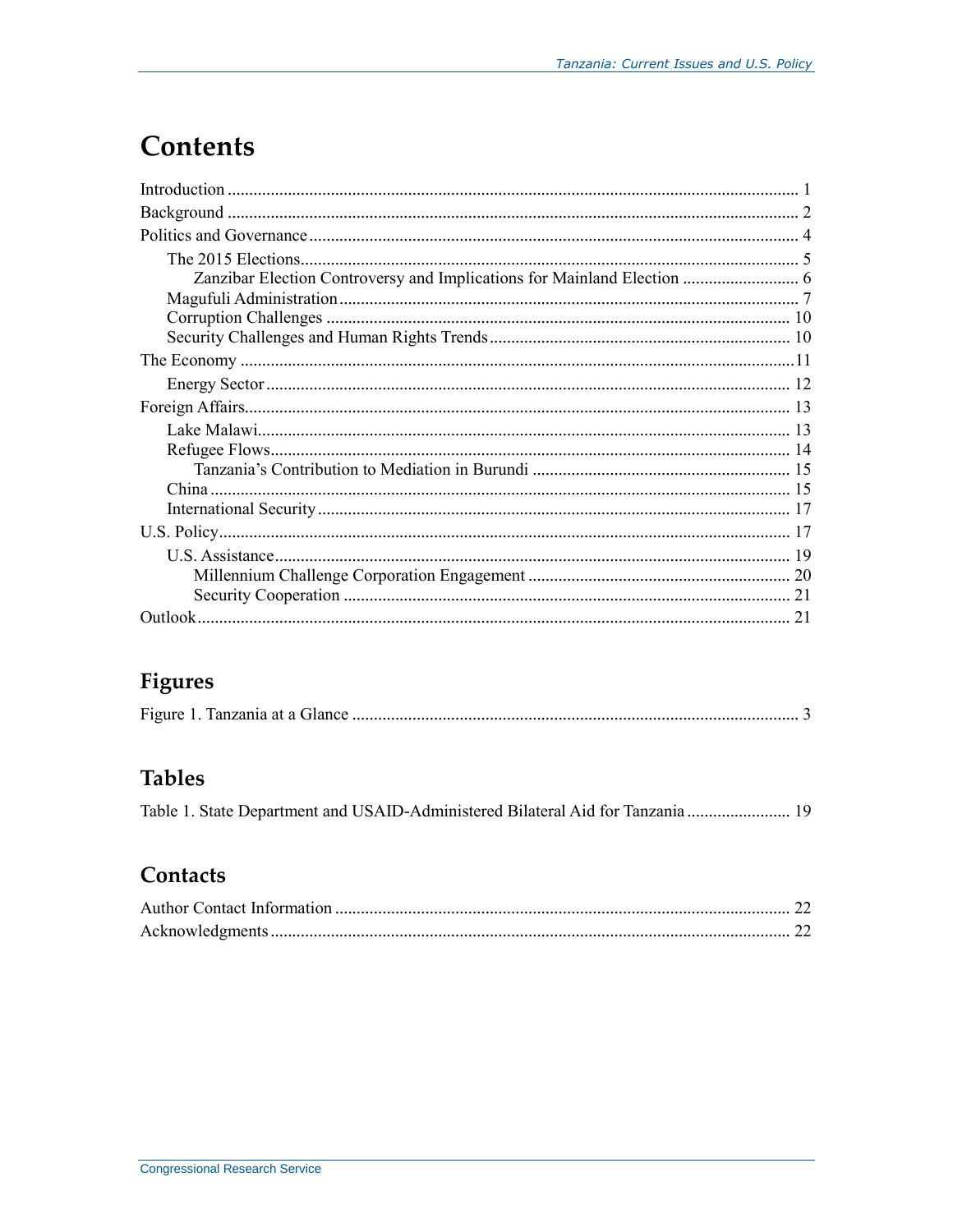# **Introduction**

The United Republic of Tanzania, which last held national elections in late 2015, is an East African country about twice as large as California with roughly 52 million people. The International Monetary Fund (IMF) estimates it to have been the 25<sup>th</sup>-poorest country globally in 2016 when ranked by per capita gross domestic product (GDP). The country has substantial natural resource wealth and agricultural potential, however, and multiple socioeconomic development indicators have generally improved in recent years. Its relative political stability and government reforms have attracted substantial official development aid, although there are abiding concerns regarding corruption and a difficult business climate. Despite such challenges, some sectors of the economy, most notably extractive industry, are attracting private investment.

U.S.-Tanzanian ties have generally been cordial and have expanded in recent years, but since 2015 some tensions prompted by U.S. governance concerns have roiled the bilateral relationship. Such concerns, centering on the nullification of a 2015 election in the semiautonomous region of Zanzibar, a problematic rerun of that election in 2016, restrictions on civil liberties, and other issues, prompted the Millennium Challenge Corporation (MCC) to suspend MCC's partnership with the Tanzanian government in March 2016. This effectively ended the potential for a second MCC compact with Tanzania, following its completion of an initial compact in 2013.

These developments ran counter to a prior narrative of improving governance and economic development in Tanzania and closer U.S. ties, underscored by former President Obama's July 2013 visit to the country, during which he highlighted such progress, as well as growing U.S. trade and investment ties. Despite these tensions, the Obama Administration described bilateral ties as being characterized by a "strong" partnership focused on a "shared vision of improving the quality of life for all Tanzanians" in its FY2017 State Department/U.S. Agency for International Development (USAID) foreign aid budget submission to Congress.

In recent years, State Department and U.S. Agency for International Development (USAID) bilateral assistance to Tanzania has ranged between a low of \$592 million (FY2014) and a high of \$634.1 million (FY2015) (see **[Table 1](#page-21-0)**). The Obama Administration requested \$575 million for FY2017, which would make Tanzania the third-largest recipient of State Department/USAID development aid in sub-Saharan Africa, a position it has held for several years running. The Trump Administration requested \$535 million of such aid for Tanzania in FY2018, the secondhighest level requested for a country in the region. This reduction in requested aid for Tanzania would be modest compared to the roughly one-third decrease in overall global aid levels proposed by the Trump Administration.<sup>1</sup>

How bilateral ties may proceed under the Trump Administration and during the  $115<sup>th</sup>$  Congress and whether Congress may accept the Administration's aid proposal and reduce the foreign aid appropriation levels and country allocation patterns that it has pursued in recent years—has yet to be determined. Some Members of Congress have suggested that they are unlikely to enact many of the cuts proposed by the President.<sup>2</sup>

<sup>&</sup>lt;sup>1</sup> The Trump Administration proposed a 28.7% cut in FY2018 funding for State Department, USAID, and Treasury international programs in its so-called "skinny budget," *America First: A Budget Blueprint to Make America Great Again* (Office of Management and Budget, March 16, 2017).

<sup>2</sup> *CQ Congressional Transcripts*, "House Appropriations Subcommittee on State, Foreign Operations, and Related Programs Holds Hearing on Members' Day Priorities," March 16, 2017 and related testimony, *inter alia*.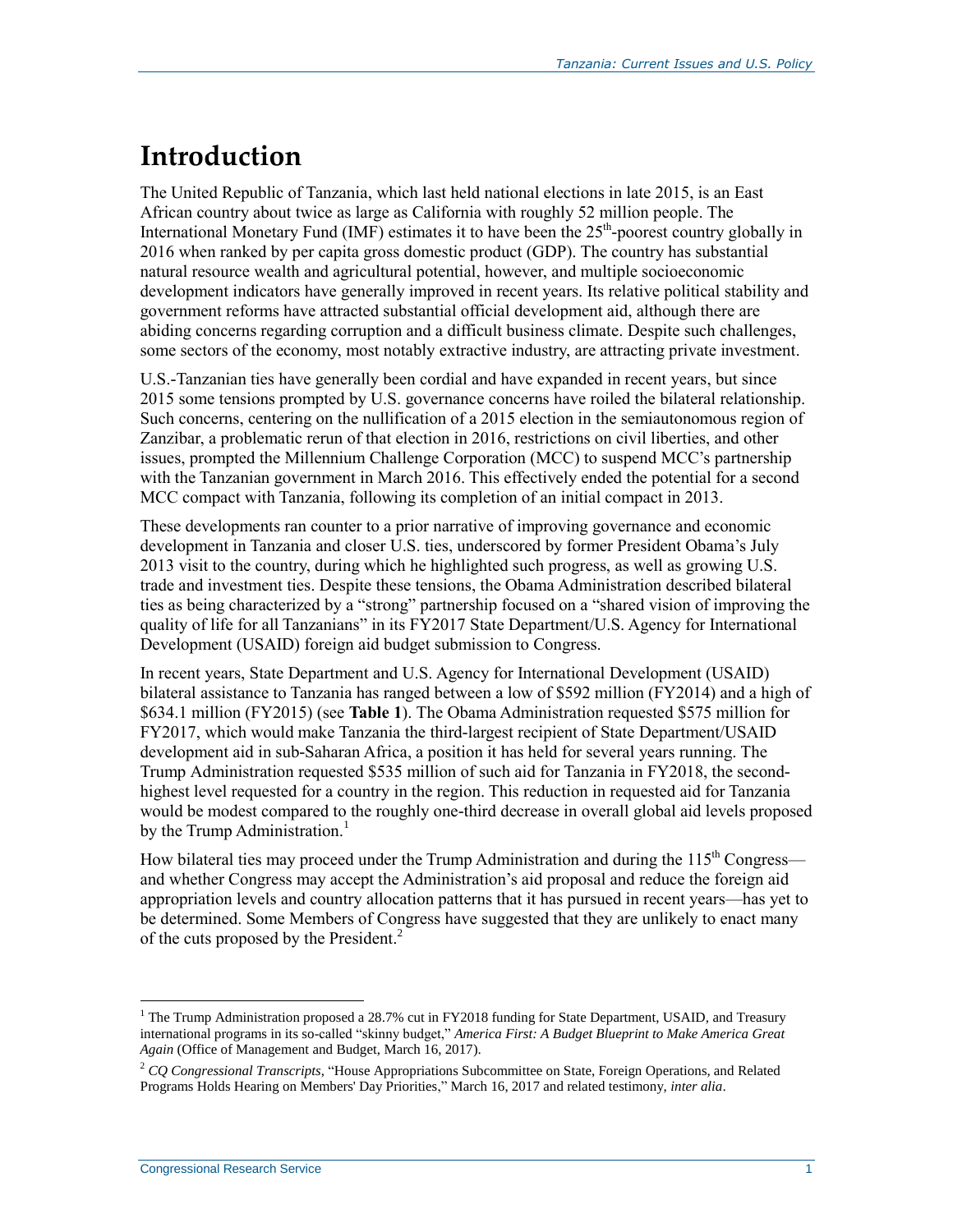The bulk of U.S. development aid for Tanzania in recent years has been provided under Obama Administration presidential development initiatives, including Feed the Future (FTF), the Global Health Initiative, the Global Climate Change Initiative, Power Africa, and Trade Africa.<sup>3</sup> Tanzania was also chosen to be a Partnership for Growth (PFG) country, one of four worldwide, and in 2014 was announced as one of six initial partner countries under the Obama Administration's African Peacekeeping Rapid Response Partnership (APRRP). <sup>4</sup> While most U.S. aid has focused on health and economic growth investments, bilateral security cooperation has also increased. Tanzania is a top African contributor of personnel to international peacekeeping operations.

While there is generally little Tanzania-focused congressional activity or legislation, Members of Congress occasionally travel to the country and periodically host visits from Tanzanian leaders, such as that of former President Jakaya Kikwete during the August 2014 U.S.-Africa Leaders Summit. Some Members have sponsored legislation advocating protections for albinos, who are the target of attacks, as discussed below.

# **Background**

Tanzania, formed in 1964, is a union of Tanganyika, the mainland territory, which gained independence from Britain in 1961, and the Zanzibar archipelago. Zanzibar, which gained independence from the United Kingdom in 1963, remains semiautonomous, with its own government. Julius Nyerere, Tanzania's president from 1964 until 1985, remained influential until his death in 1999. Under Nyerere, Tanzania was governed as a socialist state, but maintained cordial, albeit sometimes tepid relations with the West. Nyerere advanced a set of national social policies known collectively as *ujamaa* ("socialism" in Swahili, the lingua franca), which centered on rural, village-based collectivism and self-reliance and the nationalization of key industries.

*Ujamaa* had a decidedly mixed record. At a national level, central state control of economic policy failed to spur transformative growth and industrialization and inhibited market-based economic transaction efficiencies and private sector growth, while at the village level, collectivization faced increasing resistance. Such factors, together with a range of global ones (e.g., the oil crisis of the 1970s and poor commodity prices for Tanzania's core agricultural exports) led the country to seek credit and technical cooperation with international financial institutions in the mid-1980s. This led to the gradual liberalization of the economy and later of the state. In contrast to the economic effects of *ujamaa*, Nyerere's leadership and policies are widely seen as having united an ethnically and religiously diverse population under a strong shared national identity. His leadership, by many accounts, spared the mainland from the ethnic tensions that have inhibited national unity or destabilized some other African countries. Predominantly Muslim Zanzibar, however, has experienced internal ethnic and religious frictions.

 $\overline{a}$ <sup>3</sup> On these initiatives, see CRS Report R44216, *The Obama Administration's Feed the Future Initiative*, by Marian L. Lawson, Randy Schnepf, and Nicolas Cook; CRS Report R43115, *U.S. Global Health Assistance: FY2001-FY2016*, by Tiaji Salaam-Blyther; CRS Report R41845, *The Global Climate Change Initiative (GCCI): Budget Authority and Request, FY2010-FY2016*, by Richard K. Lattanzio; CRS Report R43593, *Powering Africa: Challenges of and U.S. Aid for Electrification in Africa*, by Nicolas Cook et al.; and CRS Insight IN10015, *Trade Africa Initiative*, by Nicolas Cook and Brock R. Williams.

<sup>&</sup>lt;sup>4</sup> PFG was an initiative designed to increase bilateral cooperation with selected countries through a mix of aid, publicprivate partnership, and private sector investment with the aim of spurring sustainable, broad-based economic growth. In 2012 Tanzania and the United States signed a PFG Joint Country Action Plan. It prioritized shared efforts to develop national electrical capacities and rural roads. APRRP is discussed below; see ["Security Cooperation."](#page-23-0)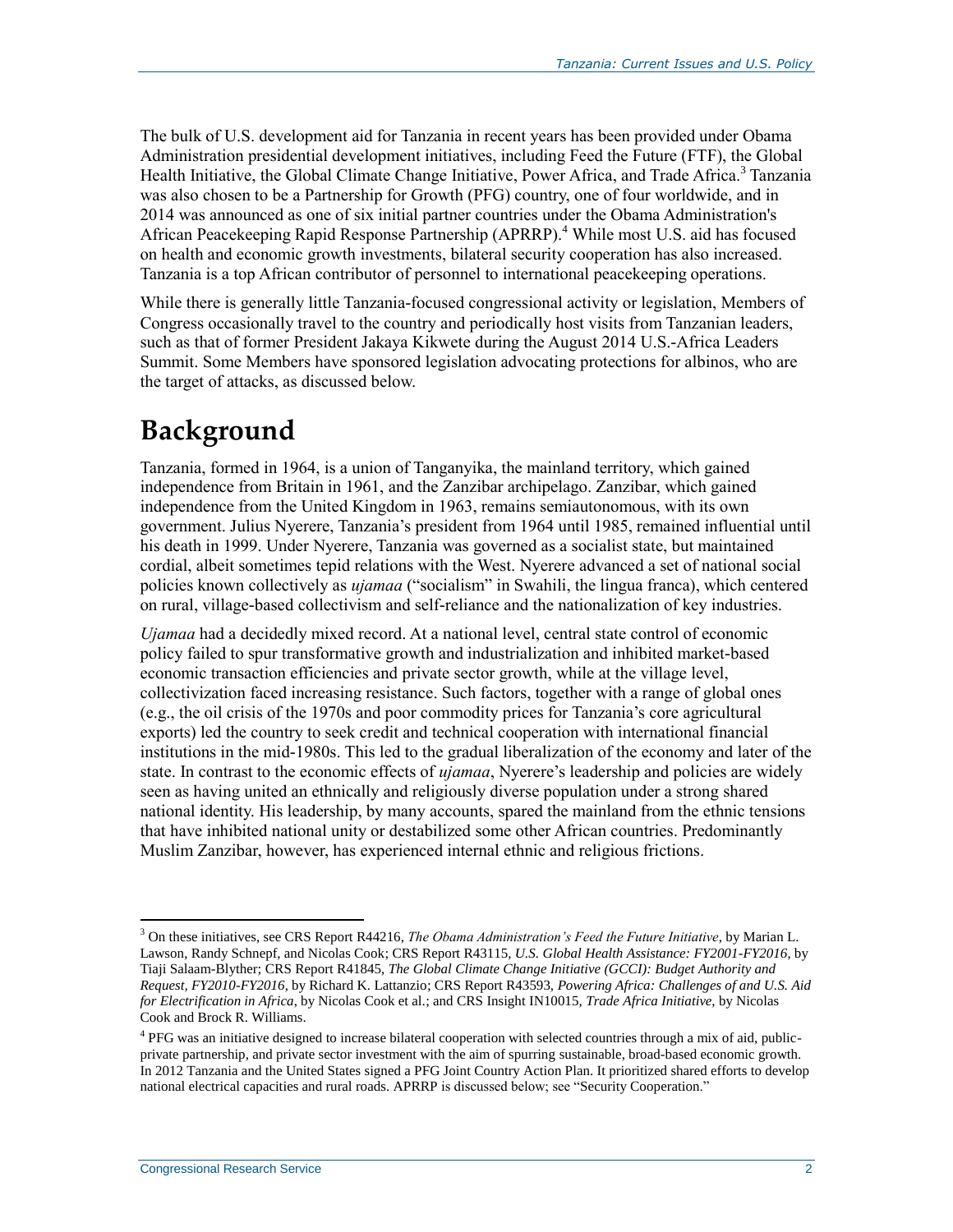

Since the mid-1990s, successive governments have taken steps to further liberalize the economy, but Tanzania's business environment remains challenging, which is, in part, an enduring effect of state-centric policies and bureaucratization during the socialist period. A 2016 State Department assessment observed that "in certain sectors the legacy of socialist attitudes has not fully dissipated, sometimes resulting in suspicion of foreign investors and slow decision making."<sup>5</sup>

 $\overline{a}$ 5 State Department, *2016 Investment Climate Statement - Tanzania*.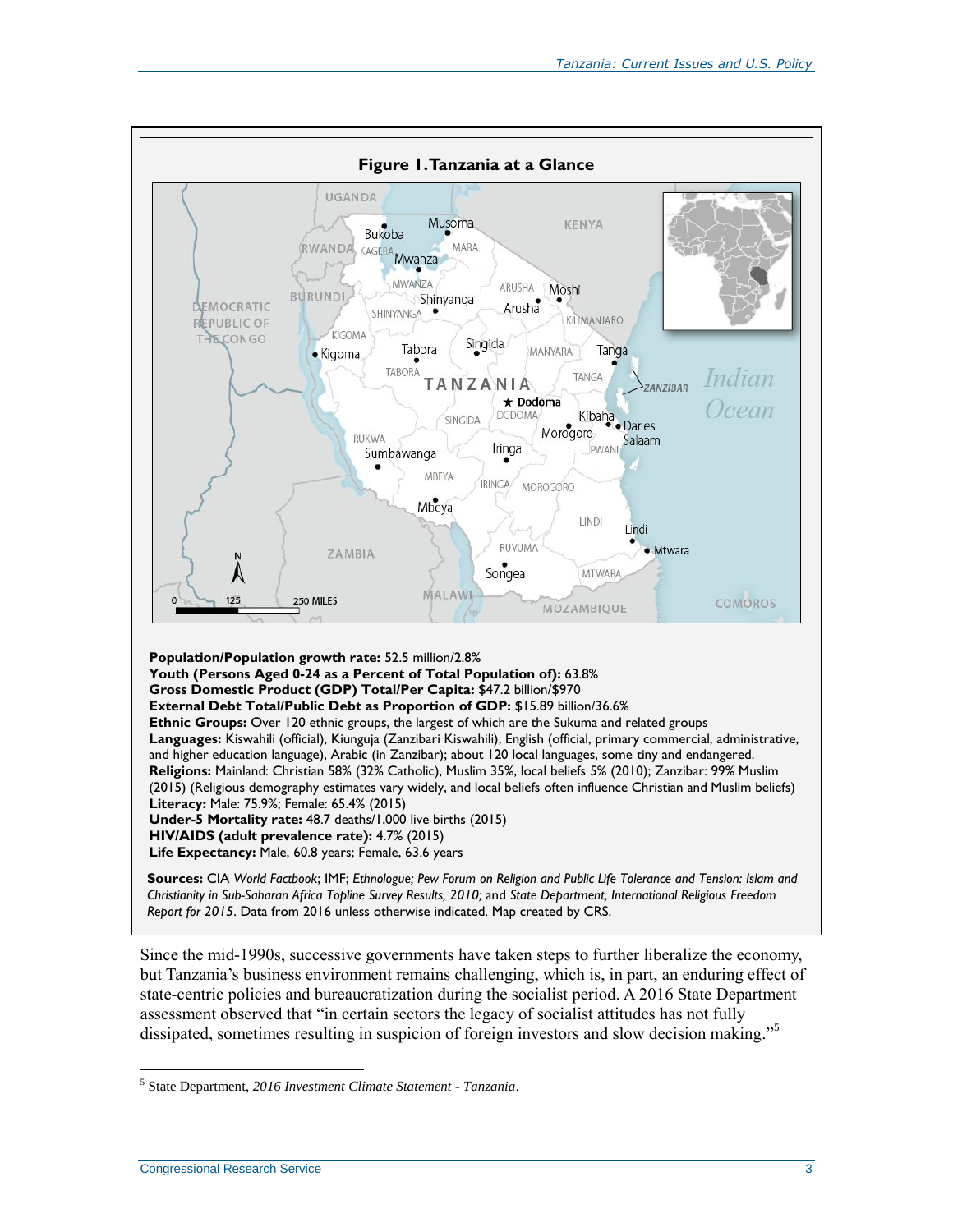Despite a stated commitment to reform, corruption and poor service delivery have hampered Tanzania's efforts to curb widespread poverty and reduce widespread reliance on subsistence agriculture. As is common in the region, Tanzania's aging infrastructure has suffered from chronic underinvestment. Nevertheless, the Obama Administration viewed the Tanzanian government as committed to development and governance reform, and provided substantial aid to spur progress in these areas, and to invest in infrastructure.

# **Politics and Governance**

Tanzania's ruling party, *Chama Cha Mapinduzi* (CCM, Swahili for Party of the Revolution), was created by Nyerere in 1977 through the merger of the ruling parties of the mainland and Zanzibar. It has dominated Tanzanian politics since its inception, a key point of criticism by opposition parties. In the first multiparty elections in 1995, the CCM won a landslide victory in voting marred by irregularities. The party has continued to enjoy considerable electoral success on the mainland, in part due to the powers of incumbency, but opposition parties have won a growing share of legislative seats in successive elections. Still, opposition parties reportedly face periodic harassment and de facto restrictions on their activities. Increased political pluralism may distribute political power more widely, but it may also hold the potential to spur increasing ethnic, regional, and/or religious divisions, which the CCM long sought to avert.

The strength of electoral challenges to the CCM has grown during the past two national elections, in 2010 and in 2015 (see below), notably from Chadema (*Chama Cha Demokrasia na Maendeleo*, the Party for Democracy and Progress), which was formed prior to the 2000 elections.<sup>6</sup> In recent years, CCM-opposition contention has revolved around efforts to replace the constitution, which was adopted during the one-party era in 1977, energy policy (see below), and other matters. In 2014, opposition parties boycotted the process of drafting of a new constitution, claiming the CCM had refused to include opposition proposals to limit the power of the executive and establish a federal government system. The CCM-dominated legislature then adopted a draft charter and the government scheduled a nationwide referendum for April 2015, but later postponed it indefinitely. Opposition parties had called on voters to boycott the referendum and legally challenged the reform process.<sup>7</sup> Rivalry between the CCM and UKAWA (an opposition alliance made up of Chadema, the Civic United Front [CUF], and two smaller parties) remains a key focus of politics.<sup>8</sup> The controversial 2015/2016 elections in Zanzibar have further aggravated interparty tensions (see below).

#### **Zanzibar**

**Background.** Zanzibar is made up of three islands—Unguja (also known as Zanzibar island), Pemba, and Mafia—and several islets. Its 1.3 million people mainly speak Kiswahili and are predominately Muslim. The islands offer protected

<sup>&</sup>lt;sup>6</sup> In 2010, then-incumbent President Jakaya Kikwete, in office since 2005, won around 60% of the vote against 26% for Wilbrod Slaa of Chadema. Despite some opposition charges of vote rigging and poor electoral administration, the State Department characterized those elections as "largely free and fair" in annual human rights reports on Tanzania, and other observers viewed them as an improvement over previous elections.

 $7$  The opposition had called for a federal system comprising a union government and separate Zanzibari and mainland governments. The draft would have required winner of the presidential election winners to receive more than 50% of votes; allowed election results to be challenged in court; allowed independent candidates to run; and established a fully independent National Electoral Commission. *Africa Confidential*, "Unfinished constitutional business," July 22, 2015; and Nick Branson, "What's at stake in Tanzania's constitutional referendum?," Parts I-III, March 2015, Africa Research Institute blog, among others.

<sup>8</sup> UKAWA is an acronym of *Umoja wa Katiba ya Wananchi* (roughly Union for a Citizens' Constitution in Swahili).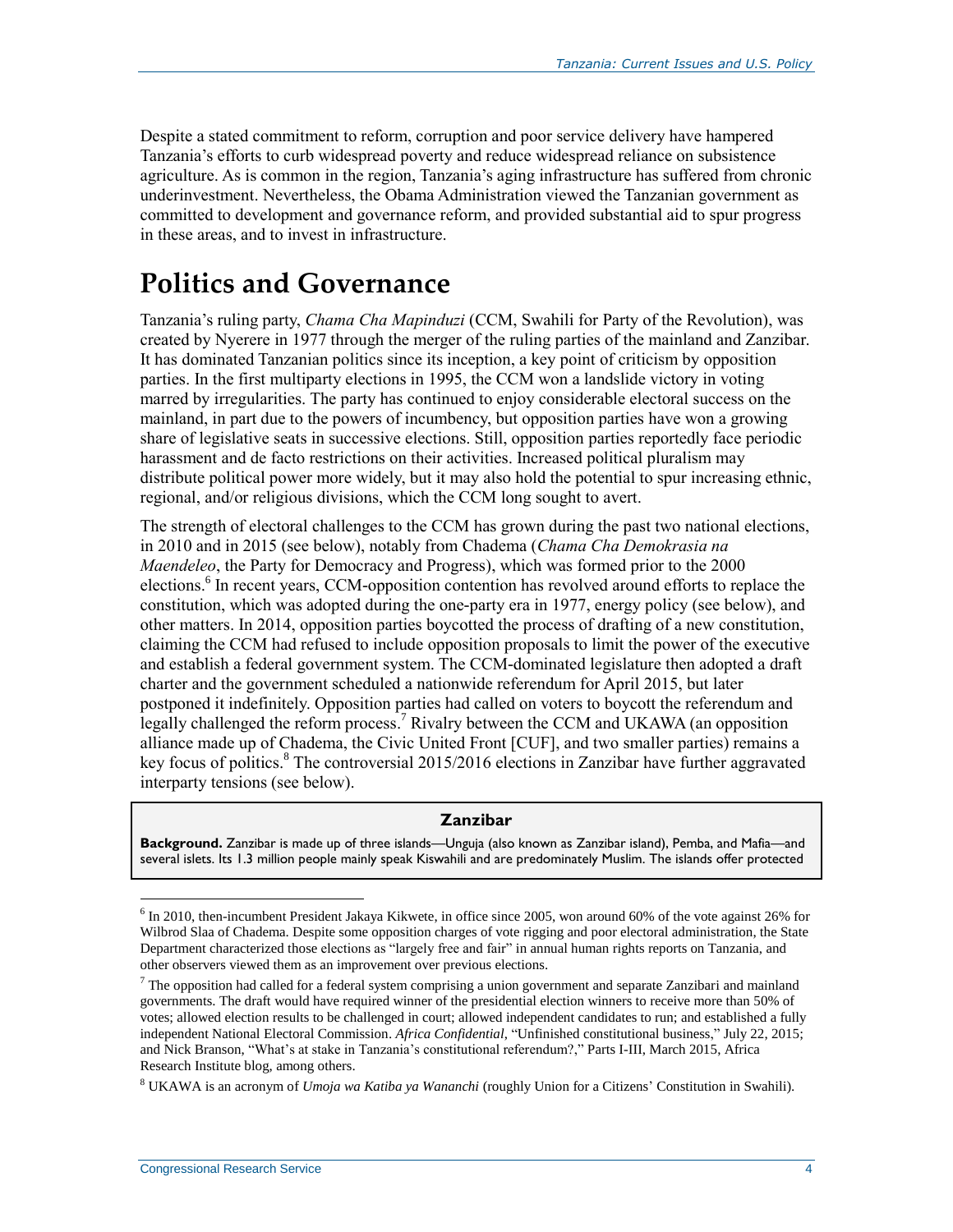anchorages just off the East African coast, making them a strategic location along the historic trading routes of the Indian Ocean and Arabian Sea. Zanzibar was a British protectorate from 1890 until independence in 1963. Shortly thereafter, Zanzibar's black African majority (known as Shirazis) revolted against the Arab-dominated government. A new socialist-oriented government, led by the Afro-Shirazi Party (ASP), then joined with the head of the ruling party of the mainland to form the United Republic of Tanzania, which helped protect the ASP against a counter-revolution. Zanzibar remains a semiautonomous part of Tanzania, electing its own regional government. The first Zanzibari multiparty elections in 1995, in contrast to simultaneous polls on the mainland, were contentious and accompanied by violence. Nonetheless, CCM received a slim majority of the vote in the Zanzibari legislative and presidential polls, and won more substantial victories in the 2000 elections, amid voting irregularities and the violent suppression of postelection protests. In 2001, the CCM and opposition CUF signed a peace accord aimed at stemming politically motivated violence. The agreement led to changes in the Zanzibari constitution, electoral law, and election commission. These were apparent factors in international observer assessments suggesting that the 2005 elections were administered better than past ones, although excessive use of force by security forces remained a problem.

In mid-2010, after years of negotiations, Zanzibari voters approved a constitutional amendment providing for firmer recognition of Zanzibari autonomy and accommodations for the opposition, setting the conditions for more peaceful elections in October 2010, which the current Zanzibari president, Ali Mohamed Shein, won in a close race. Under the 2010 amendment, the majority party holds the post of first vice president and the partisan makeup of the cabinet is proportional to party representation in the legislature. Zanzibaris also vote in national presidential and parliamentary elections, and hold an outsize share of seats in Tanzania's National Assembly: although only 3% of Tanzanians are from Zanzibar, the 1964 constitution guarantees it over 15% of National Assembly seats. Five members of the Zanzibari House of Representatives are indirectly elected to serve in the National Assembly.

Communal relations in Zanzibar remain tense. Several church burnings since 2011 and periodic clashes between authorities and Islamists who seek secession from the mainland have highlighted discord between the mostly Muslim population and small, sometimes proselytizing Christian groups. Zanzibar is a focus of some U.S. military regional counterterrorism efforts. These include activities undertaken by the U.S. Africa Command's Combined Joint Task Force Horn of Africa (CJTF-HOA), based in Djibouti, which has conducted civil-military and humanitarian assistance projects in the region.

**Recent Developments**. In mid-July 2015, Zanzibar's President Shein won the CCM nomination to run for a second term in office. He faced no CCM rivals, but was viewed as facing fierce competition in the general election, given his slim victory in the 2010 elections (50.1% against 49.1% for the CUF candidate). CCM-CUF tensions over an allegedly flawed voter registration process and a lockout from the parliament of the CUF leader preceded the October 2015 elections. <sup>9</sup> The results of that vote were controversially nullified; a subsequent March 2016 rerun of the election was boycotted by the CUF, leading to a dominant victory for Shein, amid widespread criticism (see below).

## **The 2015 Elections**

Tanzania held national and Zanzibari elections on October 25, 2015. Key electoral issues included access to land, poverty and unemployment, state service provision, corruption, and political dominance of the state by the CCM, as well as energy sector development. Then-President Kikwete was constitutionally barred from running for a third term, but his CCM party was widely tipped to win the polls, given its power of incumbency. The opposition, however, mounted a strong challenge, resulting in the closest presidential election in Tanzania's history. The CCM chose as its candidate, Dr. John Magufuli, a long-time government minister (see profile below), while the main UKAWA opposition coalition candidate was Edward Lowassa, of the Chadema party. Lowassa's candidacy was unusual, as he was a major CCM figure and former prime minister (2005-2008)—albeit a controversial one—who defected shortly before the election to become the main opposition candidate after not being selected in a contentious CCM nominating process, a major development in Tanzanian politics. <sup>10</sup> Lowassa drew large crowds of

<sup>9</sup> EIU, "Zanzibar's presidential election is a rerun of 2010," July 13, 2015.

 $10$  Lowassa was forced to resign as prime minister in the face of a corruption case, in which he denied culpability, pertaining to an emergency power generation contract linked to an opaque U.S. firm. Lowassa worked to expand an abiding core base of support within the CCM, but faced internal party leadership opposition and was sidelined in a (continued...)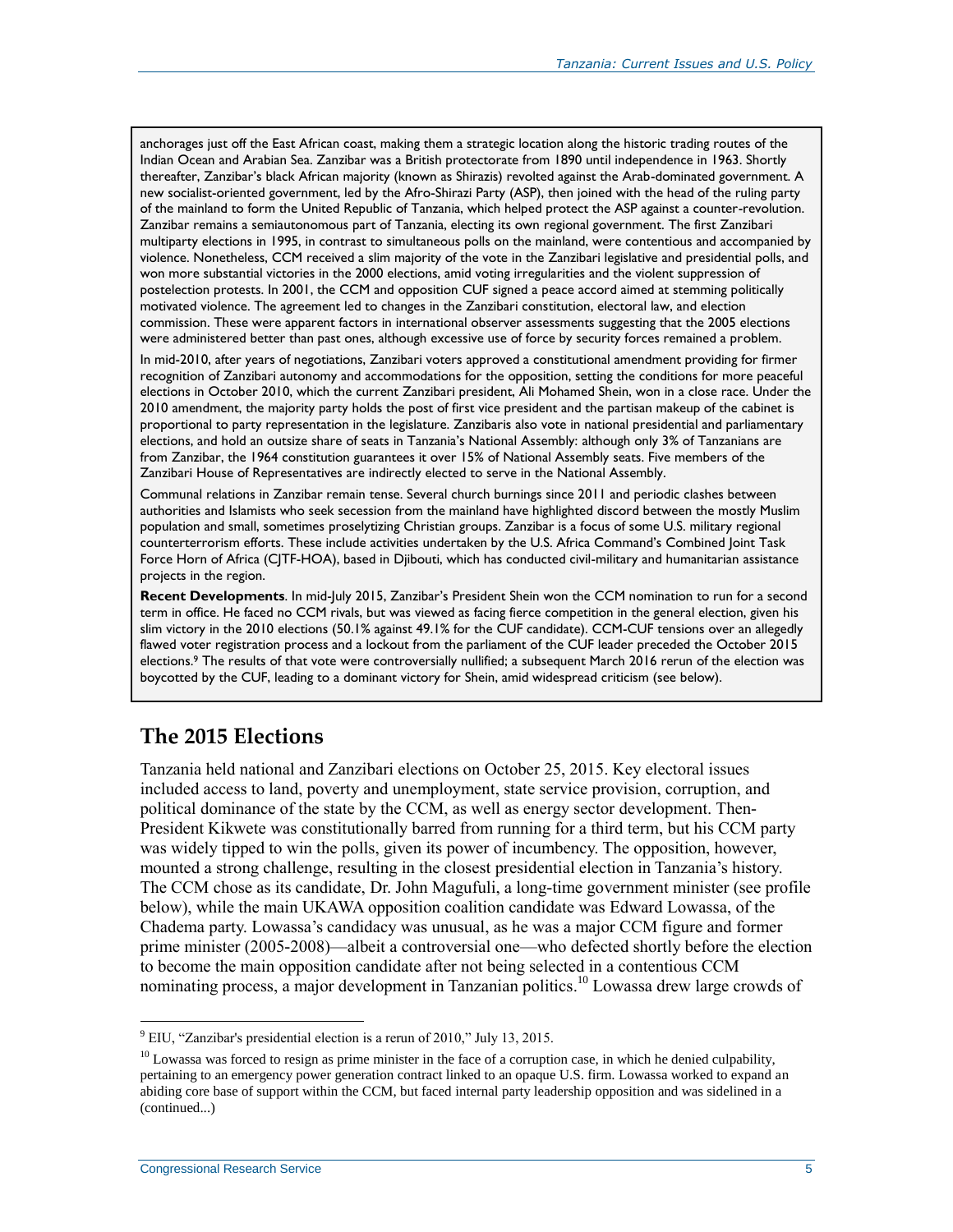supporters, and his challenge to the CCM was seen as energizing the 23 million-person electorate, especially among the large youth population, and as a credible threat to the CCM. The apparently close election contest raised tensions, and there was some limited campaign-period violence, notably between militant members of party youth wings and in Zanzibar, where opposition supporters were reportedly subject to intimidation. Opposition parties also complained of a few instances of police interference or limitations on assembly.

In the presidential race, Magufuli won a 58.5% vote share, while Lowassa won 40%. The CCM also won 74% of elected seats for which results were announced, while Chadema won just under 13%, the CUF 12%, and two minor parties less than 1% each. Due to additional indirect elections and seat apportionment, the CCM holds 69% of parliamentary seats, Chadema just under 19%, the CUF just over 11%, and the two minor parties each old one seat.<sup>11</sup>

#### **Zanzibar Election Controversy and Implications for Mainland Election**

An October 27, 2015, European Union Election Observation Mission (EUEOM) characterized the national election as "largely well administered" but asserted that "insufficient efforts at transparency meant that both the National Electoral Commission (NEC) and the Zanzibar Electoral Commission (ZEC) did not enjoy the full confidence of all parties."<sup>12</sup> In Zanzibar, this finding was strongly substantiated the next day, when the ZEC chairman announced a unilateral decision to nullify the Zanzibari elections while vote-counting was underway. His action came after soldiers reportedly "stormed the collation centre" and evicted journalists and observers, and two days after CUF candidate Seif Sharif Hamad had announced that he had won the Zanzibar presidency with 52% of votes. The ZEC chair later announced that new elections would be held.<sup>13</sup>

The ZEC chief's decision raised questions over the credibility of the Zanzibari vote and spurred electoral violence in Zanzibar. A string of small bombings using homemade devices occurred days after the annulment, along with some youth protests. The ZEC's actions also cast a shadow over the Union elections, since the latter took place in concert with the Zanzibar polls and at the same polling stations. Tanzania's NEC, however, did not take account of the Zanzibari poll nullification in its vote tallies, and counted Zanzibari votes in determining the outcome of the presidential election. The NEC decision also came despite opposition calls for a recount of the Union presidential vote, based on alleged voting irregularities and vote-tallying fraud. While the

<sup>(...</sup>continued)

party presidential nomination process that was controversially managed by central CCM organs. Lowassa, asserting that the CCM had "lost its direction" and was "infested with leaders who are dictators, undemocratic, and surrounded with greedy power mongers," then left the party to accept the presidential nomination of Chadema (and later of UKAWA, of which Chadema is a faction). Reuters, "Ex-Tanzanian PM joins opposition to challenge ruling party in polls," July 29, 2015; and AFP, "Tanzanian ex-prime minister joins opposition ahead of poll," July 28, 2015.

<sup>11</sup> National Election Commission, "Matokeo ya Uchaguzi Mkuu wa Bunge, 2015," *Gazeti la Jamhuri ya Muungano wa Tanzania*, October 28, 2016; and Inter-Parliamentary Union, Tanzania entry in *Parline* database.

<sup>&</sup>lt;sup>12</sup> East African Community observers largely concurred. See EAC Election Observation Mission, "Preliminary Statement," October 27, 2015; and EUEOM, "Highly competitive, generally well organised elections, but with insufficient efforts at transparency from the election administrations," October 27, 2015.

<sup>&</sup>lt;sup>13</sup> Hamad based his claim upon the CUF's own assessment of vote return tallies reported by CUF election monitors, who were present at every polling place in Zanzibar. CRS discussion with CUF deputy leader, March 7, 2017. Quote from BBC, "Tanzania election: Government ministers suffer shock defeat," October 27, 2015; see also Andrea Schmidt, "Why Is Tanzania's Peaceful Election Suddenly Unravelling?," *Deutsche Welle*, October 30, 2015.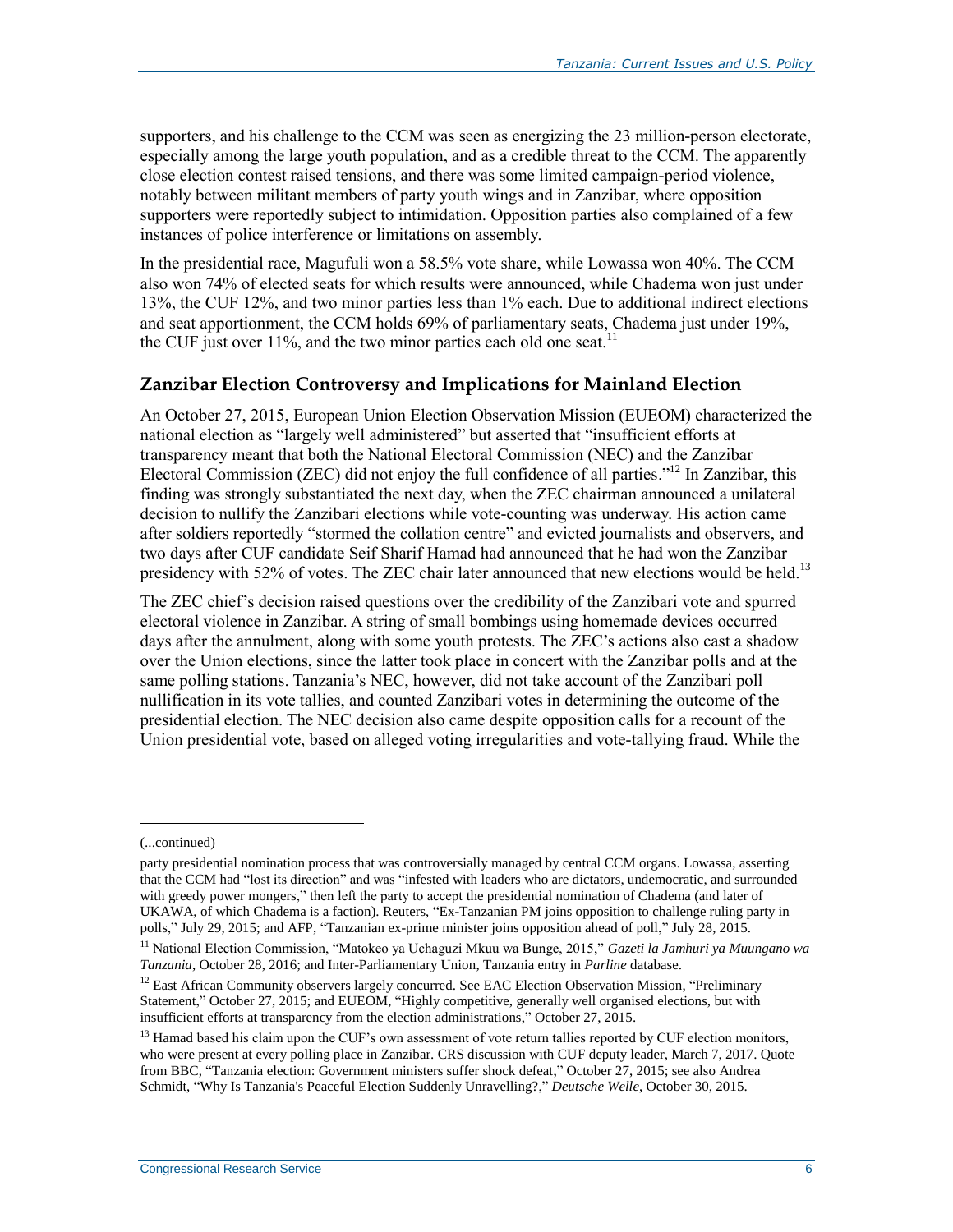NEC's Union decision did not draw international concern, the ZEC's nullification did, along with criticism and calls for its reversal. 14

There were several late 2015 ad hoc dialogue and mediation efforts involving the CUF and parties interested in finding a resolution to the CUF-ZEC dispute, including figures in the CCM and foreign missions. Details about the focus and outcomes of these efforts were not made public, however, and they resulted in no changes to the electoral outcome. Instead, despite CUF opposition, on March 21, 2016, the ZEC held a rerun of the Zanzibar vote, which the CUF boycotted. The ZEC subsequently announced that the CCM candidate, Ali Mohamed Shein, had won the election—with 91.4% of votes—and that his party had also won a majority in the House of Representatives and local councils. In a joint declaration on the election, the United States, 14 European governments, and the European Union stated that

We regret the Zanzibar Electoral Commission's decision to hold a rerun of the 25 October 2015 election, without a mutually acceptable and negotiated solution to the current political impasse. In order to be credible, electoral processes must be inclusive and truly representative of the will of the people. We reiterate our call on the Government of Tanzania to exercise leadership in Zanzibar, and to pursue a negotiated solution ... with a view to maintaining peace and unity in ... Tanzania. We commend once again the population of Zanzibar for having exercised calm and restraint throughout this process, and call on all parties and their supporters to re-start the national reconciliation process to find an inclusive, sustainable and peaceful resolution.<sup>15</sup>

As discussed elsewhere in this report, due to the outcome of the Zanzibar vote and due to concerns over freedom of expression, in March 2016, the U.S. MCC Board voted to suspend the MCC's partnership with Tanzania.<sup>16</sup> Since the vote there have been periodic acts of aggression against putative CUF supporters by so-called "Zombies," informal pro-CCM youth militia, and in the latter half of 2016, several opposition politicians were reportedly arrested. The CUF advocates the creation of a caretaker interim government of national unity, akin to one that existed between 2010 through 2015, and that it conduct new, fully legitimate elections.<sup>17</sup>

## **Magufuli Administration**

President Magufuli, 57, who is also the chair of the CCM, is a former MP who held several government ministerial posts, notably including two stints as public works minister, leading to him being nicknamed the "Bulldozer." He came to office with a generally positive reputation for public service, based especially on his road building and infrastructure project leadership, and other work during over two decades in public office. He also had a reputation as a loyal, mainstream party member not allied to any particular factions, rather than as a charismatic

 $14$  A U.S. statement said that the nullification "gravely alarmed" the U.S. government and undermined what had been "an orderly and peaceful election"; it called for the announcement to be reversed. State Department, "U.S. Embassy Statement on Elections in Zanzibar," October 28, 2015. This view dovetailed with statements by the Tanzania's governmental Commission for Human Rights and Good Governance and a former Zanzibar Attorney General indicating that they viewed the nullification as illegal, and critical statements by the EAC and the EUEOM, Commonwealth, Southern African Development Community, and African Union (which issued a joint statement).

<sup>&</sup>lt;sup>15</sup> U.S. Embassy-Tanzania, "Statement on Election Re-Run in Zanzibar," March 21, 2016.

 $16$  The agency stated that the March 2016 rerun of the elections "was neither inclusive nor representative," and flew in the face of the repeated stated "concerns of the U.S. Government and the international community." MCC, "MCC Statement on Decision of Board of Directors to Suspend Partnership with Tanzania," March 28, 2016.

<sup>&</sup>lt;sup>17</sup> *Economist*, "Zanzibar: Trouble in paradise," October 6, 2016; and CRS discussion with Zanzibari opposition politician, March 2017.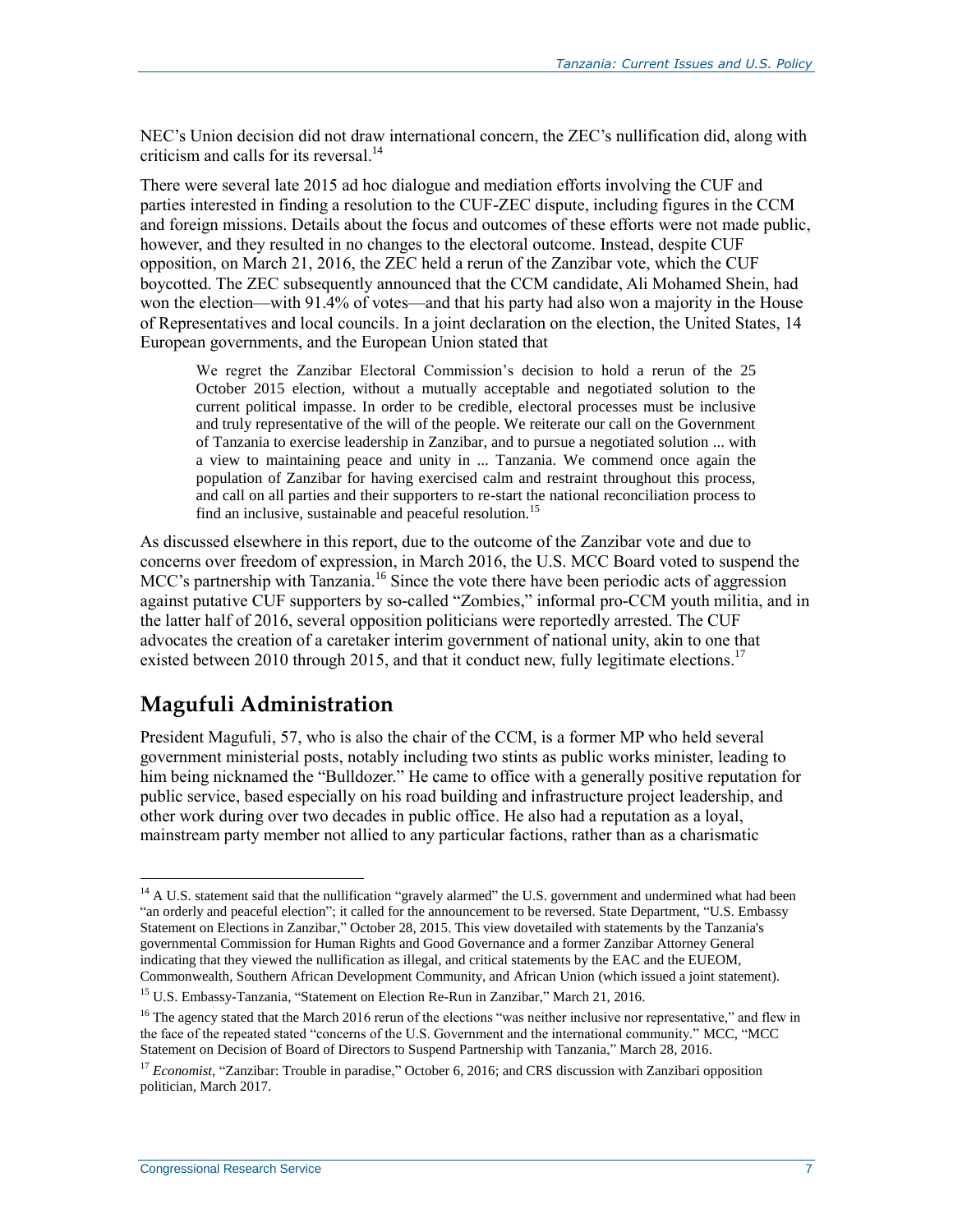leader.<sup>18</sup> Magufuli's running mate, Samia Hassan Suluhu, 55, a former minister of state in the vice president's office, became Tanzania's first female vice president.

Upon taking office, Magufuli took a tough, proactive line against corruption and state agency inefficiency, promoted civic service, and advocated state spending austerity and cost-saving measures.<sup>19</sup> These actions initially drew a degree of public support—and humorous social media commentary centering on Magufuli's reputed penchant for thrift, frugality, and micromanagement—as well as provisional support from western donors. These actions also signaled the start of a now well-established pattern of populist, often top-down leadership by the president in diverse issue areas. While his emphasis on austerity has reportedly caused some apprehension within the political establishment and others who have traditionally influenced or benefitted from state funding, he reportedly has remained popular. His unilateral decisionmaking—often sans consultation with other relevant policymakers, absent the involvement of functional ministries and, in some cases, in an arguably procedurally or even legally irregular manner—has, however, prompted observers to raise concerns about an autocratic, and even semiauthoritarian governance pattern under his presidency. This has particularly been the case with respect to statements and actions he has made that bear on freedom of expression.<sup>20</sup>

#### **Magufuli: Priorities in Action**

**Economy.** Some of Magufuli's actions have targeted the economy. In early 2017, Magufuli dismissed the head of TANESCO, the national power utility, after it raised electricity prices, a decision that Magufuli later reversed. His action flouted IMF advice to the government regarding efforts to reform and financially stabilize TANESCO, which is burdened by a reported \$300 million debt and has sought emergency World Bank loans. <sup>21</sup> Also in early 2017, during an address to the judiciary, Magufuli—who has sought to reduce tax evasion—"ordered the courts to enforce payment of tax claims worth more than 7.5 trillion Tanzanian shillings from big firms" in cases in which he said firms contesting tax assessments had lost. He also called for greater judicial accountability, pointing out that during the past year, of 28 magistrates prosecuted for "various criminal offences, mostly corruption," all had been acquitted.<sup>22</sup>

In March 2017, he ordered the seizure of the passports of foreign staff of an Indian firm managing a water project facing delays. In April 2017, he fired nearly 10,000 civil servants, whom he asserted had submitted fake education certificates as part of their job credentials. In May 2017, he said his government would enforce a rule requiring mining firms to register on a local stock bourse and, in a separate development, dismissed his mining minister and the chief of a state-run mineral audit agency following a probe into tax-evading, undeclared mining firm exports. He had earlier called for a halt to copper concentrate exports, and in response the energy and minerals ministry immediately banned such exports, as well as mineral sand exports. In late 2016, Magufuli's government banned imports of coal and gypsum—of which Tanzania reportedly has abundant reserves—in an attempt to expand the mining sector. In late 2016, Magufuli also alarmed major foreign gold mining companies when he called for Tanzania's gold to be smelted in

<sup>&</sup>lt;sup>18</sup> Magufuli, whose full name is John Pombe Joseph Magufuli, was born in 1959. He holds several university chemistry degrees, including a PhD from the University of Dar es Salaam. In addition to serving three terms as an MP, served two separate terms as the public works minister, and as Minister of Lands and Human Settlements and Minister of Livestock and Fisheries Development, and in capacities in the World Road Congress and U.N.-HABITAT.

 $19$  For instance, he reduced parliamentary inaugural and Independence Day celebration funding, calling them wasteful; reallocated funds saved to hospitals and roadwork; fired several agency heads for malfeasance; and personally partook in a street cleaning campaign to improve sanitation and halt a cholera outbreak.

<sup>20</sup> Lyal White and Adrian Kitimbo, "Op-Ed: Tanzania's Magufuli – timely reformist or just another despot?," *Daily Maverick*, October 13, 2016; Michael Jennings, "Magufuli's Reformist Drive Takes an Autocratic Turn in Tanzania," *World Politics Review*, October 24, 2016; and Constantine Manda, "It's not just a rapper's arrest that should raise alarms about authoritarianism in Tanzania," Monkey Cage [*Washington Post* blog], March 29, 2017.

 $21$  TANESCO's fiscal status has been seen as a potential hindrance to a state plan to sell \$800 million in Eurobonds, as well as borrow billions more from other sources, including a Turkish construction firm and the World Bank. Omar Mohammed, "Tanzania Power Issues Casts Shadow on \$12 Billion Debt Plan," *Bloomberg News*, February 16, 2017.

<sup>22</sup> *Reuters*, "Tanzania's President Magufuli vows to toughen tax evasion crackdown," February 2, 2017.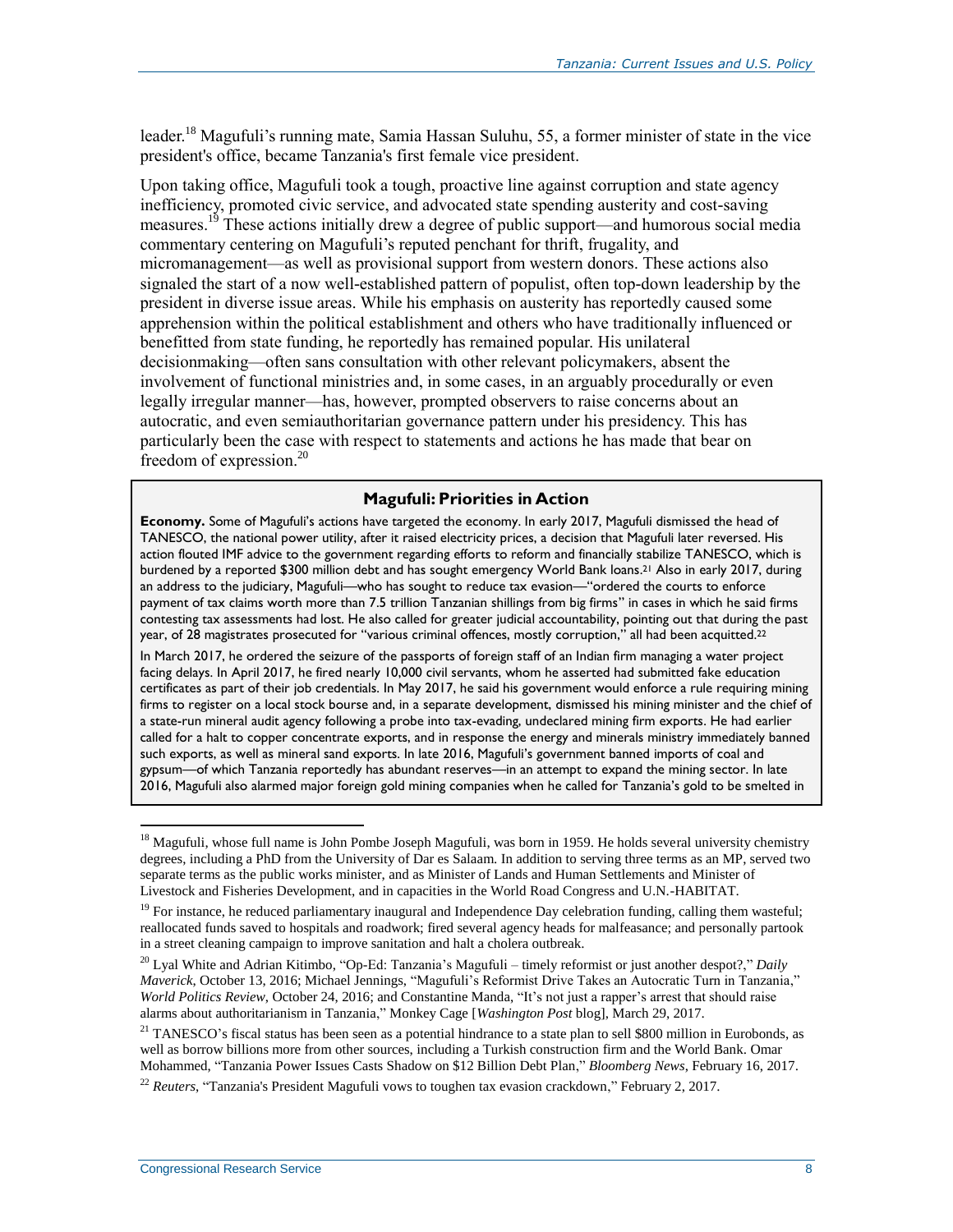Tanzania prior to export. According to a Reuters report, "some foreign investors have expressed concern about what they say are unpredictable government policies and actions, while some big mining companies feel they are being unfairly targeted by Magufuli's administration."<sup>23</sup>

**Law Enforcement.** The president has also focused on law enforcement issues. In early 2016, Magufuli suspended two senior immigration officials "at the beginning of an investigation into allegations of corruption, mismanagement and poor revenue collection." In late 2016, asserting that the ruling CCM "party is among institutions accused of rampant corruption," Magufuli pledged to strongly combat CCM corruption, notably during electoral periods, saying there would be "no mercy" for corrupt officials. In February 2017, he ordered security forces to crack down on illicit drug trafficking and "said no one should be spared, even if they are top politicians or their relatives."<sup>24</sup>

**Freedom of Expression.** Perhaps most troubling for foreign observers have been a number of actions by Magufuli or officials in his government limiting or prospectively curtailing civil liberties, notably freedom of expression. In early 2017, Magufuli warned that the "days were numbered" for "newspapers deemed to incite dissent," an action targeted at press criticism and documentation of his administration's economic and governance record. His warning followed the late 2016 arrest of a founder of a corruption-reporting and whistle-blowing website, *Jamii Forums*, and a police demand that the site reveal its users' names. The web site's cofounder was charged on several counts of obstructing justice and running an unregistered website.<sup>25</sup> In March 2017, a day after Magufuli had again warned of limitations on freedom of expression—in an example of a statement that critics see as "curbing dissent and stifling free speech"—a rap musician was arrested after he released "a song deemed insulting to the government."<sup>26</sup> Also in March, Magufuli fired his information minister, Nape Nnauye, after Nnauye defended a radio/TV media outlet, Clouds FM, in its dispute with a reputed Magufuli ally, Dar es Salaam regional commissioner Paul Makonda. 27

The government also closed down two private radio stations in August 2016, and in April 2016 had halted live coverage of parliament—citing inordinate costs, despite a reported private media offer to pay for the service. Critics charged that the move reduced citizen participation in governance and amounted to official censorship on matters of public concern. These moves came after other government media firm closures, as well as threats by the Tanzania Communications Regulatory Authority (TCRA) to suspend multiple television and radio stations if they failed to pay license fees. Civil society critics asserted that TCRA's action curtailed the public right to information, amid reports that such regulatory actions have been applied selectively, notably against government critics.<sup>28</sup>

Related developments have included the legislature's passage in November 2016 of the Media Services Act, which introduces a comprehensive regulatory framework on media production and sanctions for outlets found to violate the act. Critics charge that the act "will negatively impact press freedom and was passed hastily, without proper discussion" and may require private media to act as an arm of the state, given an act requirement that licensed media "broadcast or publish news or issues of national importance as the Government may direct." In 2015, Tanzania also enacted a Cybercrimes Act, under which the state has prosecuted several persons, including some on charges of insulting the president. It sets out punishments of up to three years in jail. In March 2016, the MCC warned that the

<sup>26</sup> BBC News, "Tanzania rapper Nay wa Mitego freed after Magufuli criticism," March 28, 2017.

<sup>&</sup>lt;sup>23</sup> Quote from Fumbuka Ng'wanakilala, "Tanzania's Magufuli orders seizure of expatriate construction workers' passports," *Reuters*, March 3, 2017; events set out in Reuters and other wire service stories.

<sup>&</sup>lt;sup>24</sup> Quotes from in three sentences above from, respectively, Peter Clottey, "Tanzania's Magufuli, Promising Accountability, Suspends 2 Officials," *VOA News*, January 23, 2016; Fumbuka Ng'wanakilala/ *Reuters*, "Tanzania's Magufuli takes anti-corruption drive to ruling party," December 14, 2016, and "Tanzanian president tells security forces to target drug traffickers," February 6, 2017.

<sup>25</sup> Quotes from Fumbuka Ng'wanakilala, "Tanzania's president warns newspapers over dissent," *Reuters*, January 13, 2017. See also Daniel Finnan, "Tanzania: Authorities 'Trying to Suppress' Anonymous Whistle-Blowing Website," *Radio France International*, December 5, 2016; and Committee to Protect Journalists (CPJ), "Tanzania police raid popular website's office in effort to learn users' identities," December 14, 2016.

<sup>&</sup>lt;sup>27</sup> Makonda, backed by security personnel, had reportedly "raided" Clouds FM and demanded that it broadcast material designed to discredit a popular local evangelist preacher who had accused Makonda of claiming fake education credentials and abuse of public office, including a false claim that the preacher was party to illegal drug deals. The demand came in the wake of mutual criticism of one another by Makonda, and the preacher's effort to force Makonda's removal by Magufuli, which the president refused to do. Manda, "It's not just a rapper's arrest…," *op. cit.*

<sup>&</sup>lt;sup>28</sup> CPJ, "Tanzania bans two radio stations," August 31, 2016; and Murithi Mutiga/CPJ, "Tanzania cuts live parliamentary coverage, ending vital news source for citizens," May 13, 2016; Ruth Carlitz and Constantine Manda, "Tanzania loves its new anti-corruption president. Why is he shutting down media outlets?," Monkey Cage [*Washington Post* blog], January 25, 2016.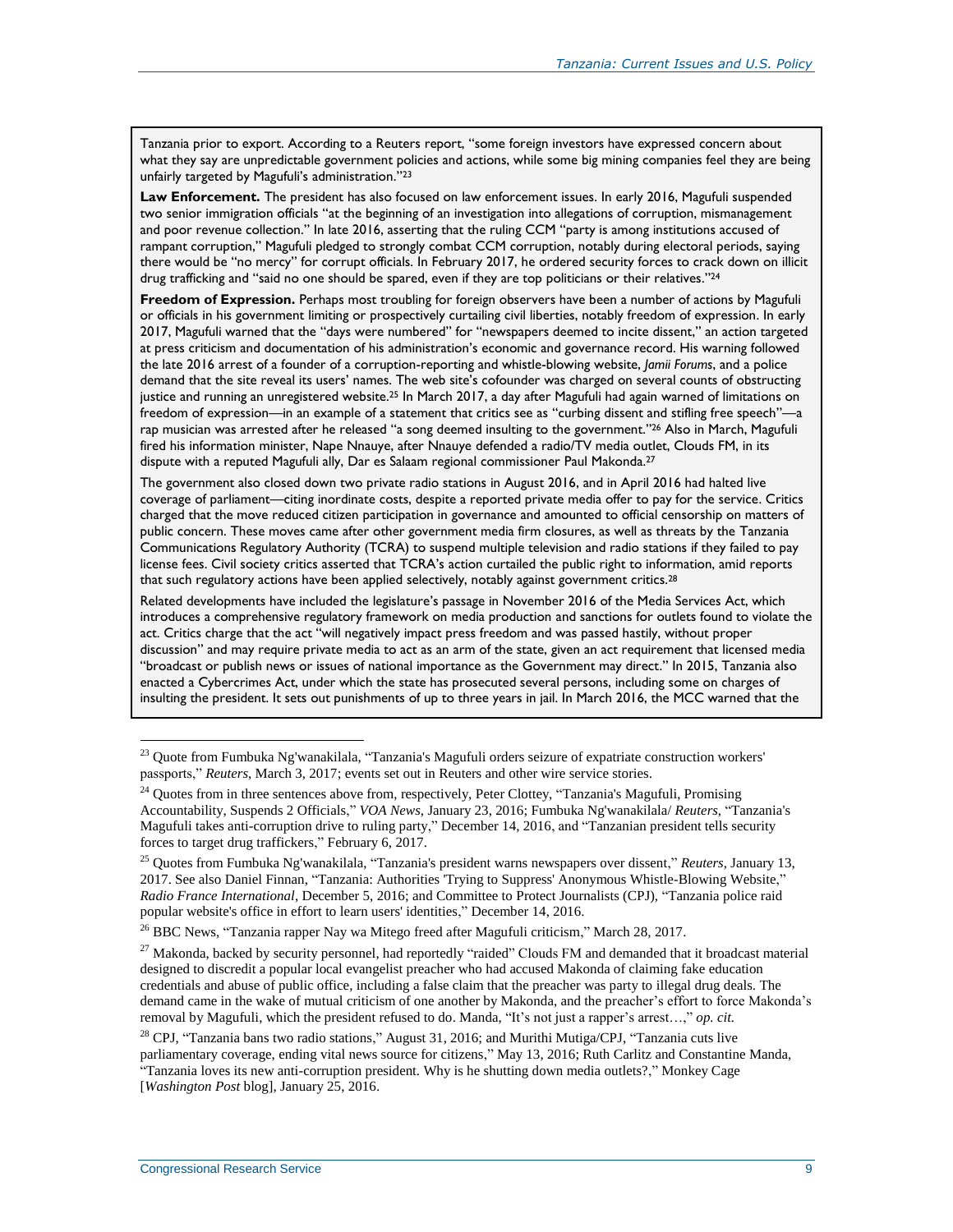government had "not taken measures to ensure freedom of expression and association are respected in the implementation of the Cybercrimes Act."<sup>29</sup>

#### **Corruption Challenges**

Corruption—a key Magufuli target—is a long-persistent problem in Tanzania. A 2012 public audit revealed widespread corruption in several ministries and state entities, and six cabinet ministers resigned in connection with the controversy that year. Other scandals have arisen since, including, notably, the illicit diversion by senior government officials of \$122 million in central bank funds, ostensibly to pay for energy contracts, to overseas accounts—a finding which led international donors to suspend \$490 million in budget support in October 2014 pending an investigation, and culminated in the resignation of three government ministers.<sup>30</sup> Tanzania's ranking in Transparency International's *Corruption Perception Index* (CPI) has slipped in recent years (from 100<sup>th</sup> in 2011 to 116<sup>th</sup> in 2016, slightly up from its 119<sup>th</sup> place ranking in 2014).<sup>31</sup>

#### **Security Challenges and Human Rights Trends**

While Tanzania is generally stable and peaceful, there are periodic, usually generally limited threats to state and public security. There have been sporadic attacks on tourists in Zanzibar attributed to Islamist radicals, and there have been several unattributed armed attacks on police stations in which weapons have been looted, as in early July 2015.<sup>32</sup> There have also been occasional bombings of Christian churches, among other targets, that analysts have speculatively attributed to Islamic radicals. Tanzania has occasionally arrested Islamic extremists, including 10 alleged members of the Somali Al Qaeda-linked terrorist group Al Shabaab, who were arrested in April 2015. In May 2015, Tanzanian authorities also arrested Jamil Mukulu, the leader of the Allied Democratic Forces (ADF), a rebel group of Ugandan origin that is made up of Islamist extremists whom Uganda claims have ties with Al Shabaab. In July 2015, Tanzania extradited Mukulu—who is also wanted in the Democratic Republic of the Congo, where the ADF is currently based—to Uganda.

Tanzania has a mixed human rights record. Freedom House rates Tanzania as "partly free" due to various legal restrictions on the press and nongovernmental organization operations, media bias favoring the CCM, and crackdowns on opposition protests. According to Tanzania's independent, nonprofit Legal and Human Rights Centre (LHRC) and other sources, key issues include a lack of capacity and institutional weakness in providing access to justice, as well as the conduct of security and law enforcement agencies. The U.S. State Department, in its 2016 *Country Report on Human Rights* on Tanzania, states:

The most widespread human rights problems in the country were use of excessive force by security forces, resulting in death and injury; restrictions on assembly and political expression; and gender-based violence, including rape, domestic violence, and female genital mutilation/cutting. Other major human rights problems included harsh and life-

<sup>29</sup> Constance Johnson, "Tanzania: New Law on Media Services," *Global Legal Monitor*, November 15, 2016; and MCC, "MCC Statement on Decision of Board of Directors to Suspend Partnership with Tanzania," March 28, 2016.

<sup>30</sup> Mark Anderson, "UK and international donors suspend Tanzania aid after corruption claims," *The Guardian*, October 13, 2014; and Fumbuka Ng'wanakilala, "Tanzania announces cabinet reshuffle after energy minister resigns," Reuters, January 24, 2015.

<sup>&</sup>lt;sup>31</sup> The CPI presents composite scores for countries derived from 13 regularly published corruption assessments.

<sup>32</sup> *Reuters*, "Gunmen kill seven in attack on Tanzanian police station," July 13, 2015.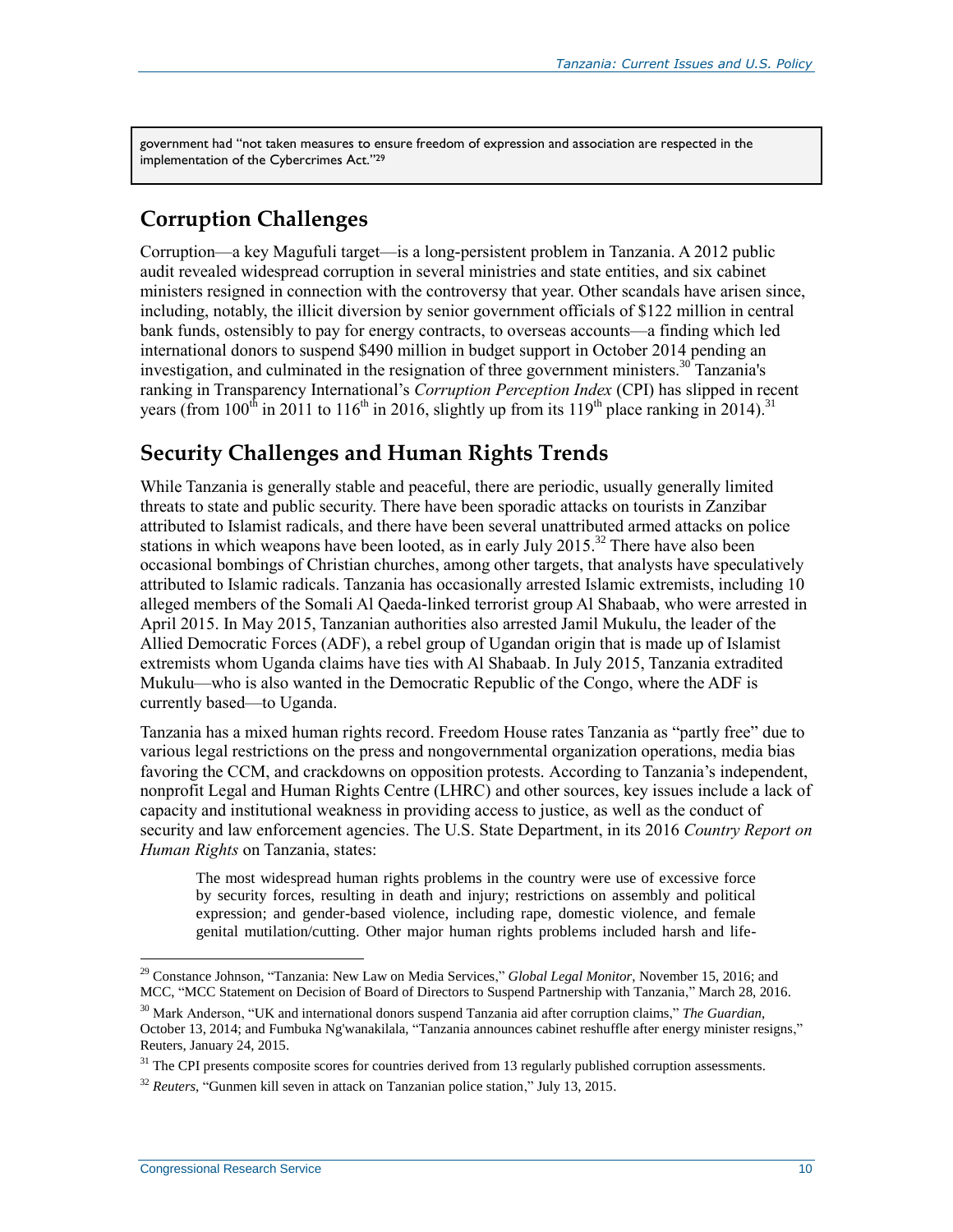threatening prison conditions, lengthy pretrial detention, limits to freedom of expression on the internet, restrictions on religious freedom, restrictions on the movement of refugees, official corruption at many levels nationwide, child abuse, discrimination based on sexual orientation, mob killings and injuries, and societal violence against persons with albinism. Trafficking in persons, both internal and international, and child labor were also problems.

The State Department also reports that while the government took some steps to "investigate and prosecute officials who committed abuses ... generally impunity in the police and security forces was widespread"; and that while "security forces reported to civilian authorities ... there were instances in which elements of the security forces acted independently of civilian control."<sup>33</sup>

A particular human rights challenge faced by Tanzania is witchcraft-related killings and mutilation. Albinos are a particular target of such acts by attackers who reportedly harvest their body parts for use or sale in traditional witchcraft rites. There have been multiple reports of such albino murders and attacks in recent years.<sup>34</sup> The problem has attracted the attention of some Members of Congress supportive of efforts to end such acts.<sup>35</sup> In March 2017, four Tanzanian albino children who have lost limbs in attacks and had been living in so-called "safe houses" in Tanzania arrived in the United States to receive medical treatment and a "respite from a homeland where they are persecuted and feared."<sup>36</sup>

Lesbian, gay, bisexual, and transgender (LGBT) persons also face discrimination. Homosexuality is illegal in Tanzania, and homosexuals have been the focus of threatening comments by government officials. In late 2016 the Tanzanian government halted "U.S.-funded programs that provide testing, condoms and medical care to gays," on an interim basis, pending a review.<sup>37</sup>

# **The Economy**

 $\overline{a}$ 

Tanzania's GDP stood at about \$47.2 billion in 2016, and has grown at an estimated 6.6% annually, on average, over the past decade. This growth was based largely on earnings from traditional exports, such as coffee, tea, and cotton; revenues from tourism, which has steadily increased and is a key source of hard currency; and exports of gold, the price of which rose over the past decade and spiked in 2011, but has since declined. Gradual diversification into manufactured goods exports is occurring, and development of uranium and gemstone mining is under way. Industry contributes about 26% of GDP. Tanzania also has coal, iron, and nickel

<sup>33</sup> State Department, "Tanzania," *Country Reports on Human Rights Practices for 2014.*

<sup>34</sup> BBC News, "In pictures: Hope for Tanzania's albino attack survivors," October 8, 2015; Kizito Makoye, "Four sentenced to death in Tanzania for killing albino teenager," Thomson Reuters Foundation, July 1, 2015; Fumbuka Ng'wanakilala, "Tanzania arrests 32 witch doctors over albino murders," *Reuters*, March 7, 2015; International Federation of Red Cross, *Through Albino Eyes: The Plight of Albino People in Africa's Great Lakes Region and a Red Cross Response*, 2009; and United Nations High Commissioner for Human Rights, *Persons with Albinism*, A/HRC/24/57, September 12, 2013, among others.

<sup>&</sup>lt;sup>35</sup> See, e.g., H.Res. 406, "Recognizing the progress made and challenges still faced by people living with albinism in East Africa," introduced July 31, 2015, by Rep. Mo Brooks; H.Res. 1088 (111th Congress), "Recognizing the plight of people with albinism in East Africa and condemning their murder and mutilation," introduced by Rep. Connolly and passed by the House in 2010; and various statements in the *Congressional Record*.

<sup>36</sup> Ellen Wulfhorst, "Tanzanian albino children, attacked for body parts, seek care in U.S.," *Reuters*, March 26, 2017.

<sup>37</sup> Aengus Carroll, *State-Sponsored Homophobia: A World Survey of Sexual Orientation Laws: Criminalisation, Protection and Recognition*, 11th Edition, International Lesbian, Gay, Bisexual, Trans and Intersex Association (ILGA), October 2016; Martina Schwikowski, "Tanzania: Clampdown on gays creates climate of hate," *Deutsche Welle* (DW), February 22, 2017; and Kevin Sieff, "Tanzania suspends U.S.-funded AIDS programs in a new crackdown on gays," *Washington Post*, November 23, 2016.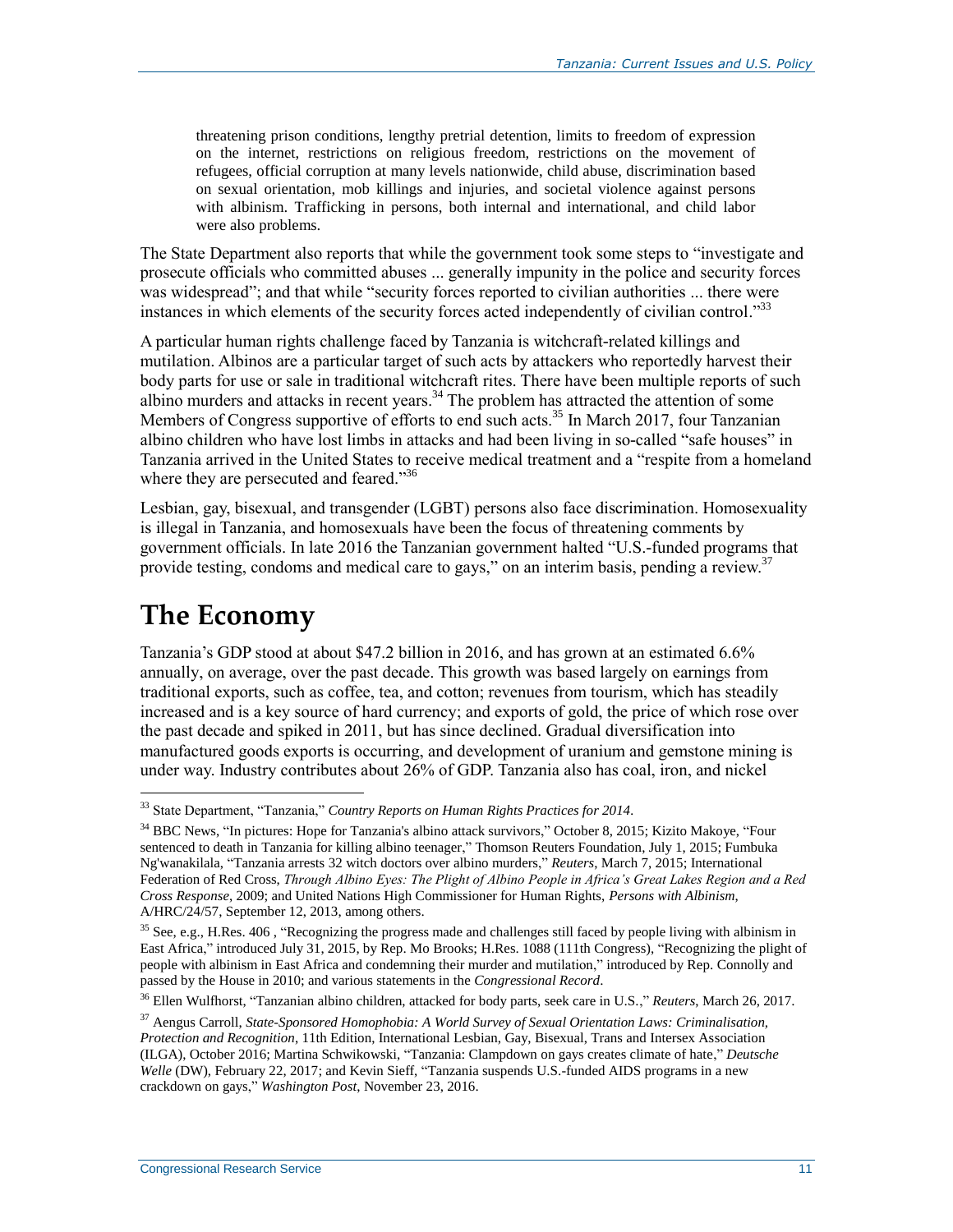resources. The communications, transport, financial services, construction, manufacturing, and retail sectors are also growing rapidly. Services contribute about 43% of GDP. Agriculture, however, remains a mainstay of the economy, contributing about  $31\%$  of GDP.<sup>38</sup> Roughly 68% and by some estimates up to 77% of Tanzanians engaged in agriculture in 2014, but agricultural growth has been relatively slow, at 3.1% between 2010 and 2015.

The benefits of growth often have not reached the large rural population or been evenly distributed. Tanzania's per capita GDP, estimated at \$970 in 2016, ranks low globally but higher than roughly half of countries in sub-Saharan Africa. Poverty is widespread; nearly 47% of Tanzanians live on \$1.90 or less per day.<sup>39</sup> Key barriers to economic development include poor infrastructure, low productivity growth, a high population growth rate, and a cumbersome and uncertain regulatory environment that deters foreign investment. Tanzania ranked  $132<sup>nd</sup>$  out of 190 countries surveyed in the World Bank's 2017 *Doing Business* index, notwithstanding marked recent improvements in ensuring access to credit. Tanzania's overwhelmingly youthful population, 71% of which is under the age of 30, poses a major challenge for development prospects.<sup>40</sup> If unmet, growing demand for health and education services could stir unrest.

Tanzania is eligible for trade preferences, including apparel benefits, under the African Growth and Opportunity Act (AGOA, Title I, P.L. 106-200, as amended) and is a member of the East African Community (EAC) along with Burundi, Kenya, Rwanda, and Uganda. The EAC has taken several steps to promote regional integration: a customs union was formed in 2005, followed by a common market in 2010 and, in 2013, an agreement to establish a monetary union within the next decade. The bloc seeks to adopt a single currency by 2024.

#### **Energy Sector**

Since late 2010, the discovery of large reserves of natural gas off the southern coast, in a region near far larger reserves in Mozambican territory, has increased foreign investment inflows and raised the prospect of export revenue. The government estimates that the country has 57 trillion cubic feet of natural gas reserves, and it may also have additional onshore resources. Key firms that have been active in exploring and/or developing Tanzania's reserves have included U.S. based Exxon Mobil and several European firms, including Statoil (Norway), Eni (Italy), and BG Group (United Kingdom), as well as several smaller ones.<sup>41</sup>

Many Tanzanians have welcomed the discoveries, especially as the resources at issue, notably gas, are slated to be used to supply electricity generating stations, potentially vastly increasing Tanzania's limited supply of power. There have been sometimes violent protests against a natural gas pipeline in the southern port city of Mtwara, however, due to local fears that gas revenues from the Mnazi Bay gas field along the shore zones south of the city may not benefit the gas-rich region. The sector has been the subject of substantial periodic political controversy. In 2015, for instance, the CCM-dominated parliament overwhelmingly passed an oil and gas development and regulation bill after the speaker of the parliament suspended 40 opposition MPs for shouting during an earlier debate on the matter. The bill was controversial because it has important

<sup>&</sup>lt;sup>38</sup> GDP value and growth figures from IMF, World Economic Outlook Database (WEO), April 2017; contributions to GDP data from World Bank, World Development Indicators database (WDI).

<sup>39</sup> WDI; WEO and State Department, *Investment Climate Statement for Tanzania, op. cit*.

<sup>40</sup> U.S. Census Bureau, International Data Base, accessed April 24, 2017.

<sup>41</sup> Fumbuka Ng'wanakilala, "Tanzania says Japan's Koyo Corp plans to build \$1 bln power plant," *Reuters*, May 13, 2016 ; and Nicholas Bariyo, "Tanzania Says Gas Reserves Rise 18% to Reach 55 Trillion Cubic Feet," *Frontiers* [*Wall Street Journal* blog], June 8, 2015.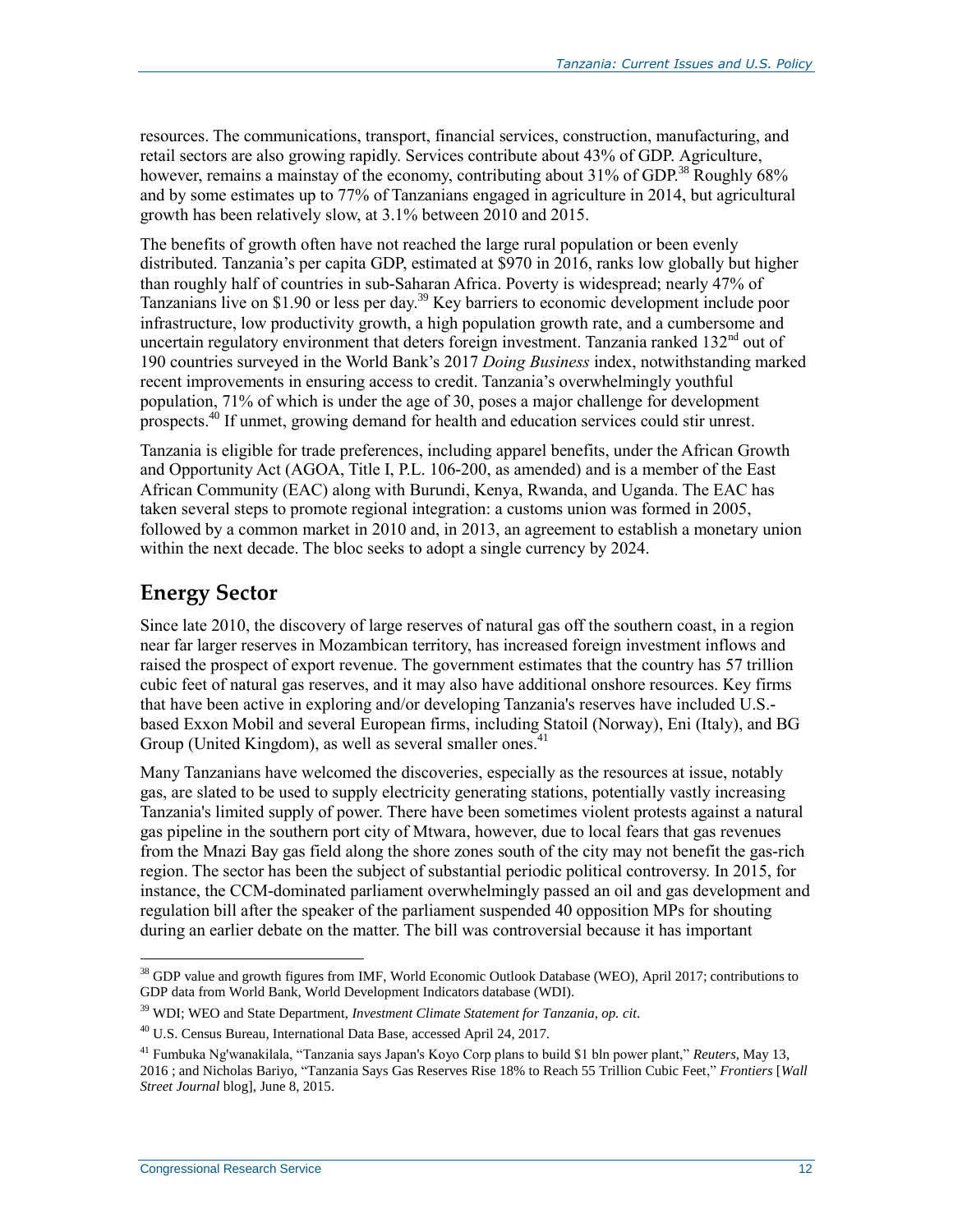implications for future revenue earnings, state-corporate relations, and the role of the sector in helping to spur development, and transparency advocates asserted that its passage was rushed without adequate public scrutiny. $42$ 

Despite such controversies, many Tanzanians are generally likely to benefit from gas development and gas-fueled electricity generation. Transmission of gas has begun along a 330 mile natural gas pipeline run by Tanzania's state-run Petroleum Development Corp (TPDC). The line links gas reserves in Mnazi Bay area, along the southern coast, to gas-fired power plants near the commercial capital, Dar es Salaam. The government hopes to greatly expand gas-fired electricity generation capacity. Tanzania is also expanding its use of significant national coal reserves to fuel power production, and plans to construct a geothermal power plant within the next decade.<sup>43</sup> A planned cross-border oil pipeline, which will carry crude oil from Western Uganda to a port in northern Tanzania, is scheduled to be completed by 2020. The expansion of gas-fueled, coal-fired, and geothermal power generation is in part intended to diversify the country's hydroelectricity-dependent energy mix, which is periodically hamstrung by recurrent droughts. In late 2015, for instance, drought conditions caused all of Tanzania's hydroelectric plants, which provide a reported 35% of power supplies, to temporarily suspend production.

The manner in which a key 2015 oil and gas bill was enacted may raise questions among some analysts regarding whether Tanzania has adequately developed its energy governance capacity, as may its mixed record of implementing the Extractive Industries Transparency Initiative (EITI), an international effort to foster transparent and accountable governance in resource-rich countries. Under EITI, countries voluntarily agree to abide by EITI reporting guidelines, most notably including the public release of government revenues from extractive industry firm payments. While Tanzania is implementing EITI, it was suspended by the EITI Board in September 2015 for failing to issue a mandatory EITI transparency report. That suspension was lifted in late 2015. Tanzania has since complied with EITI reporting requirements, and began a new process of "validation" (i.e., proof of compliance with EITI standards) under the 2016 *EITI Standard*, an updated set of benchmarks that compliant countries must meet.<sup>44</sup>

# **Foreign Affairs**

## **Lake Malawi**

 $\overline{a}$ 

Malawi and Tanzania have been engaged in a long-running dispute over competing sovereign claims to Lake Malawi (also known as Lake Nyasa); the dispute has periodically flared since the mid-1960s but never been resolved. The dispute reemerged in 2012, in part due to the prospect that the lake may contain deep-water fossil fuel reserves. Malawi has claimed the entire lake as its own—based in part on mappings and the administrative history of the lake during the colonial period—while Tanzania has claimed half of the lake zone, based on different interpretations of

 $42$  Under the law, which was signed into statute by then-President Kikwete in August 2015, energy firms are to pay a 12.5% royalty for onshore oil and gas production and 7.5% for offshore gas output, while the state would realize between 60% and 85% of the natural gas production profits.

<sup>&</sup>lt;sup>43</sup> Major projects under development include a 1,500 megawatt (MW) natural gas-fired power plant expected to be operational by late 2018 and a planned 1,000 MW plant announced in May 2016.Sumitomo Corporation, "Construction begun on Tanzania's first natural gas-fired combined cycle power plant," March 17, 2016; and *Reuters*, "Tanzania says Japan's Koyo Corp plans to build \$1 bln power plant," May 13, 2016.

<sup>44</sup> On Tanzania's EITI implementation record, see EITI, "Tanzania," as of June 2017.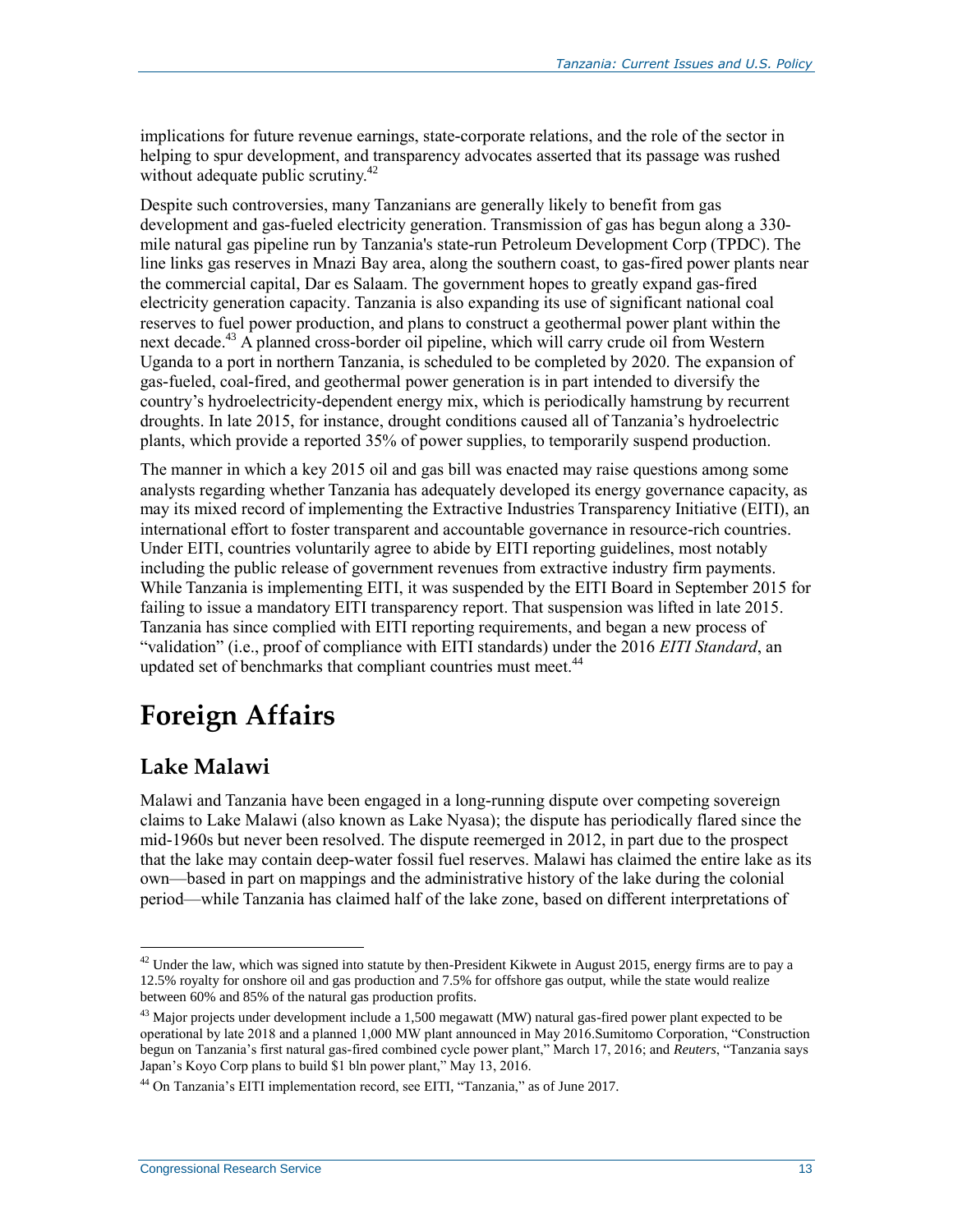this history. Regional efforts to mediate the dispute, which had stalled in recent years, have been facilitated by Mozambique's former president, Joaquim Chissano.

The dispute recommenced in early 2016, when Malawi lodged a diplomatic protest with Tanzania's government after the latter published an official map showing the international border equally splitting the lake zone between the two countries. In February 2017, President Peter Mutharika of Malawi announced that mediation efforts would resume, but in May 2017, his government announced that it would lodge a legal case over the dispute with the International Court of Justice in the Hague. <sup>45</sup> Meanwhile, Malawi's government has allowed exploration for oil and gas in the lake to continue, drawing criticism from environmentalists and UNESCO. Some analysts contend that economic plans for the lake, including oil development and shipping projects, may remain stymied by uncertainty linked to the ongoing border dispute.<sup>46</sup>

#### **Refugee Flows**

 $\overline{a}$ 

Tanzania has for decades periodically hosted refugees from various conflicts and political crises in the region, some for extended periods, and has played a mediational role in attempts to resolve such crises. In 2014, Tanzania naturalized a large number of refugees from Burundi. In September 2016, Tanzania participated in the Leaders' Summit on Refugees, an event hosted by then-President Obama and intended to increase shared global efforts to aid refugees worldwide. At the summit Tanzania agreed to "continue to receive persons running from wars, conflicts, political instability and persecution as defined under the international instruments to which the country is a party," among other related pledges.<sup>47</sup>

Tanzania faced a renewed influx of refugees from Burundi both ahead of and following a highly contested, controversial July 2015 election in that country and an attendant, ongoing political and security crisis.<sup>48</sup> The number of refugees has grown steadily since April 2015,<sup>49</sup> reaching 331,300 by early April 2017.<sup>50</sup> Despite its 2016 pledges at the Leaders' Summit on Refugees, the refugee inflow has prompted Tanzania's government to try to curtail entry of refugees from Burundi; according to UNHCR, in January 2017, the Tanzanian government stopped providing *prima facie*

<sup>48</sup> On Burundi's crisis, see CRS Report R44018, *Burundi's Political Crisis*, by Emily Renard and Alexis Arieff.

<sup>49</sup> In March 2017, according to the U.N. High Commissioner for Refugees (UNHCR), an average of 190 Burundians were entering Tanzania daily, with surges of up to 480 arrivals a day. Some estimates of the inflow are higher; in March 2017, the European Commission/Humanitarian Aid and Civil Protection Department (ECHO) reported that there were 700 daily arrivals in Tanzania from Burundi. ECHO, "Burundi Regional Crisis," *ECHO Factsheet*, March 2017.

<sup>&</sup>lt;sup>45</sup> AFP, "Malawi, Tanzania to revive lake dispute talks," February 7, 2017; and Reuters, "Malawi plans to take lake dispute with Tanzania to Hague court," May 17, 2017.

<sup>&</sup>lt;sup>46</sup> Malawi also shares a border with Mozambique that includes territory within the southern portion of the lake, but that frontier is not contested. Lucky Mkandawire, "World Heritage demands report on Malawi oil exploration," *The Nation*, November 26, 2016; and Economist Intelligence Unit (EIU), "Malawi: The government has grand ambitions for Lake Malawi," December 19, 2016.

<sup>&</sup>lt;sup>47</sup> The event was cohosted by the United States and took place a day after a broader high-level U.N. summit on refugees. On Tanzania's pledges, see *Summary Overview Document Leaders' Summit on Refugees*, available online at https://refugeesmigrants.un.org/. On the Leaders' Summit, see White House, *Fact Sheet on the Leaders' Summit on Refugees*, September 20, 2016. Information on the related September 19, 2016 U.N. Summit for Refugees and Migrants is online at http://refugeesmigrants.un.org/summit.

<sup>&</sup>lt;sup>50</sup> As of April 3, 2017, Tanzania was hosting roughly 59% of all refugees from Burundi. This population included roughly 90,000 households and more than half of the population was under the age of 17. Of all refugees in Tanzania, about 73% of this population was Burundian, while 21% was Congolese. The remaining balance consisted of a residual pre-1972 Burundian refugee population awaiting naturalization in Tanzania, and a small number of other refugees. UNHCR, "Burundi Situation," Operational Portal, https://data2.unhcr.org/en/situations/burundi; and State Department Bureau of Population, Refugees, and Migration (PRM) response to CRS inquiry, April 6, 2016.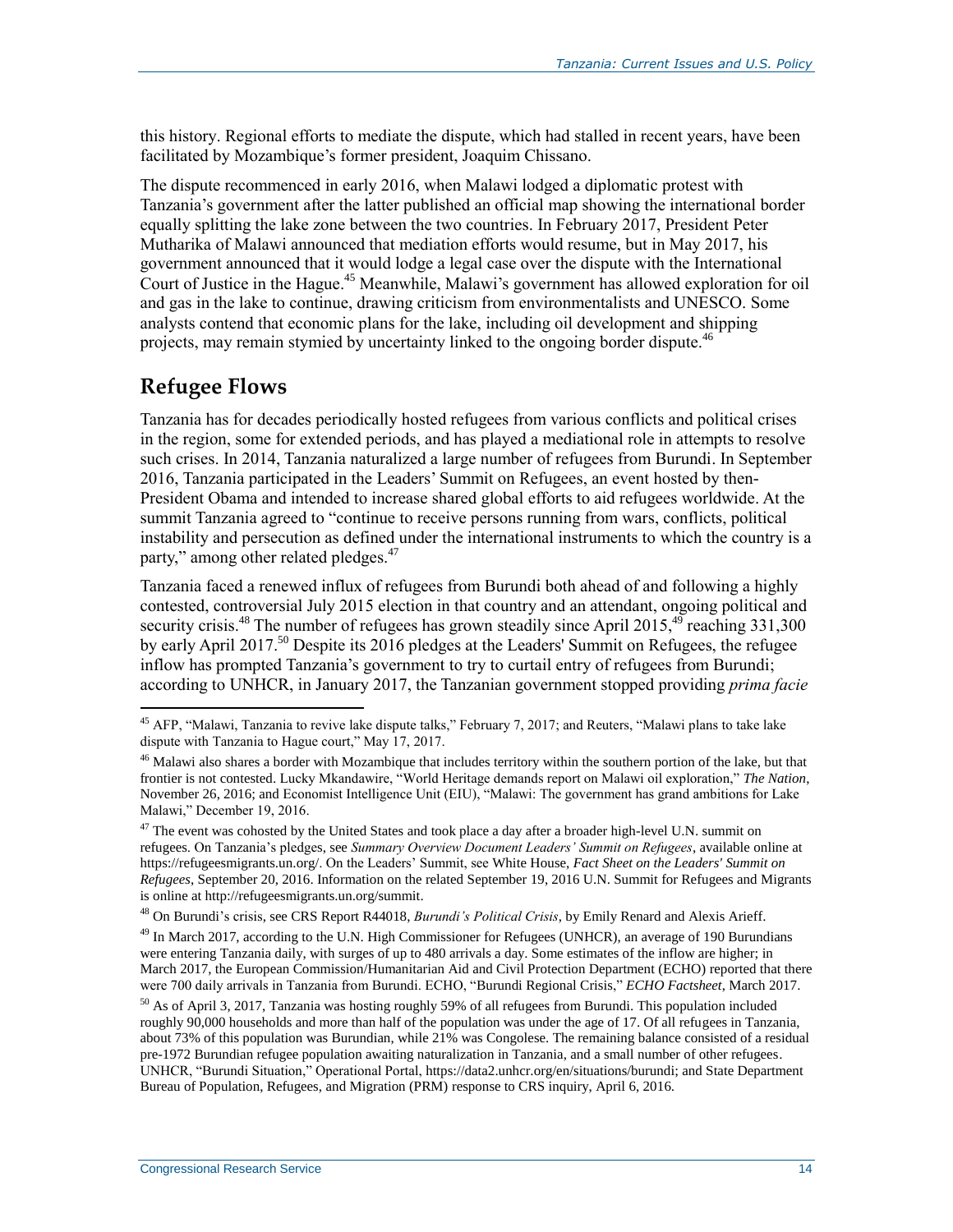refugee recognition of Burundian refugees.<sup>51</sup> Almost all of Tanzania's refugee population resides in Kigoma Region, adjacent to Burundi, in three large camps supported by Tanzanian and international public and nongovernmental humanitarian and social services agencies. The United States and other donors provide funding to support these camps (see ["U.S. Assistance,](#page-21-1)" below).

#### **Tanzania's Contribution to Mediation in Burundi**

Tanzania is involved in halting regional mediation efforts aimed at resolving the Burundian crisis. In March 2016, the East African Community (EAC) appointed former Tanzanian President Benjamin Mkapa to facilitate an "inter-Burundian dialogue," although President Yoweri Museveni of Uganda technically remains the chief EAC mediator. After consultations, Mkapa set out a plan of action at an EAC summit in September 2016 and then presented Museveni with a more detailed roadmap in November. It provided for a series of engagements between late 2016 and 2017 culminating in a "final agreement" in mid-2017. That outcome, however, has not been achieved, due in part to doubts over Mkapa's credibility and neutrality by Burundi's opposition, some elements of which have accused him of siding with the government. This is, in part, based on Mkapa's repeated assertion that Burundian President Pierre Nkurunziza's 2015 election—a highly contentious key factor driving the ongoing crisis—was legitimate.<sup>52</sup>

In mid-March 2017, the U.N. Security Council (UNSC) endorsed Mkapa's efforts and the overall "inter-Burundian dialogue"—which the UNSC called "the only viable process for a sustainable political settlement"—but also expressed "deep concern over slow" dialogue progress and a range of related human rights, political, and other developments inside Burundi.<sup>53</sup> In May 2017, an EAC summit heard a progress report on Mkapa's efforts and the broader dialogue, but took no substantive actions to enhance its conflict mitigation approach. Individual EAC leaders, including President Magufuli, did, however, issue statements opposing European Union (EU) sanctions on Burundi, angering the Burundian opposition. An EAC summit communiqué also tied the EU's sanctions on Burundi, among other issues of concern, to an ongoing EU-EAC negotiation over a proposed EU-EAC regional Economic Partnership Agreement.<sup>54</sup>

#### **China**

 $\overline{a}$ 

China and Tanzania have a long history of warm political relations and close trade and economic development cooperation dating back to the early postcolonial period and, notably, China's construction in the 1970s of the Tanzania–Zambia Railway (TAZARA). China is Tanzania's largest trading partner, and several large Chinese firms are active within Tanzania. China is also a

<sup>&</sup>lt;sup>51</sup> In brief, *prima facie* recognition refers to a government's presumptive acknowledgement that persons fleeing a country are at risk of harm in their country of origin and qualify for refugee status. In practice in Tanzania, it has been applied to both individuals and groups. UNHCR has reported that in the wake of Tanzania's actions, guidance on refugee status determination (RSD) has been unclear. In mid-March 2017, UNHCR reported that some asylum-seekers were facing ad hoc screening by Tanzanian immigration officers inhibiting their entry into the country

According to the UNHCR, Tanzania's action involved its revocation of its Refugee (Declaration) Notice No. 54. 6.

<sup>52</sup> Agnès Ndirubusa and Pierre Emmanuel Ngendakumana, "The roadmap for an end to the crisis," IWACU English News, January 23, 2017; Pierre Emmanuel Ngendakumana, "Burundi: Mkapa - "Burundi Government Is Legitimate," *IWACU English News*, December 19, 2016; and UNSC, S/2017/16 and CRS Report R44018, *Burundi's Political Crisis*, by Emily Renard and Alexis Arieff, both *op. cit.*

<sup>53</sup> UNSC, "Security Council Press Statement on Situation in Burundi," SC/12750, March 13, 2017.

<sup>54</sup> Pierre Emmanuel Ngendakumana, "Summit of Surprises," *Iwacu*, May 29, 2017; and EAC, *Joint Communiqué: 18th Ordinary Summit of Heads of State of the East African Community*, May 20, 2017.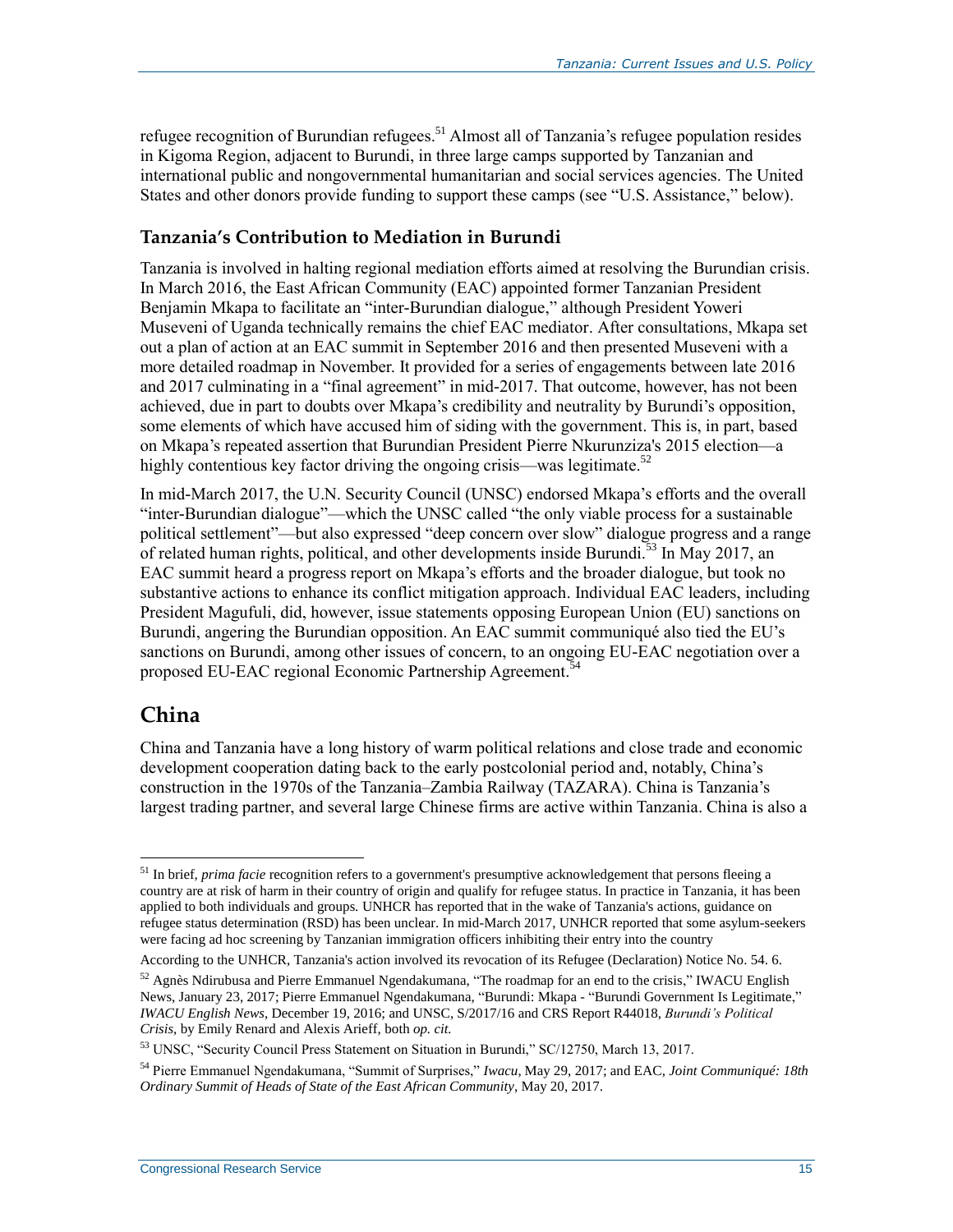key security partner for Tanzania; the two militaries share long ties and retain a close relationship. After Chinese President Xi Jinping took office in 2013, Tanzania was the first country he visited.

The natural gas pipeline project noted above was financed by a \$1.23 billion Chinese loan. Construction is also underway on a \$10 billion mega-project at Bagamoyo, former President Kikwete's home town, which includes a multipurpose deep water port, special economic zone, and linked railway. The multiyear project is financed by China Merchants Holdings-International (CMHI), China's largest port operator, and Oman's State General Reserve Fund. CMHI is the designated construction manager and, according to some reports, may have multidecade concession rights to the facility. The Bagamoyo development—with a planned annual 20 million container throughput capacity—is projected to dwarf ports in Dar es Salaam and Mombasa, Kenya, and provide access to multiple countries in East and Southern Africa. In mid-2016, Tanzania's government also reported that China's Export-Import Bank had agreed to provide Tanzania with a \$7.6 billion loan to fund construction of a railroad to boost linkages between Tanzania to its EAC neighbors.<sup>55</sup> Other major deals in recent years include a \$500 million housing project between Tanzania's SOE National Housing Corporation and China Railway Jianchang Engineering signed in 2013; several power project deals signed in 2013 worth more than \$828 million; an integrated coal mine and power plant project; and an integrated iron ore mine and steel mill project worth up to a total investment of up to \$3 billion.

Tanzanian-Chinese bilateral trade reached a reported \$4.67 billion in 2015, but fell to \$4 billion in 2016. The balance of this trade varies considerably year to year, but in recent years has grown exponentially in favor of China (e.g., Chinese exports were almost 12 times larger than its imports from Tanzania in 2016). U.S.-Tanzanian trade, in comparison, is much lower, with U.S.- Tanzania trade totaling \$278 million in 2015 and \$309 million in 2016. <sup>56</sup> While Chinese-Tanzanian economic ties have generally been positive, they have periodically prompted acrimonious responses by Tanzanians negatively affected by Chinese business, such as communities displaced during large construction projects or Tanzanian traders hurt by direct competition from Chinese retail rivals.<sup>57</sup>

#### **Focus on Wildlife Trafficking and Alleged Chinese Involvement**

The problem of wildlife trafficking—a focus of U.S. concern in Africa under the Obama Administration—poses key threats to Tanzania, both with respect to its environmental conservation efforts and to its crucial wildlife-centered tourism industry, and has worsened in recent years. Chinese actors have been implicated in such trade and the reported involvement of Chinese nationals in illegal ivory trafficking from Tanzania has introduced some tension into Chinese-Tanzanian relations. In 2015, the Tanzanian government reported that its elephant population had dropped by more than 60% in the previous five years, from 109,051 animals in 2009 to 43,330 at the end of 2014. Within Africa, Tanzania, which has for many years hosted some of the largest elephant populations in Africa, is both a key ivory source country and trafficking export exit point.<sup>58</sup>

Tanzania has periodically prosecuted Chinese nationals for wildlife trafficking or interdicted illicit wildlife exports destined for China. In 2014, the UK-based environmental advocacy group Environmental Investigation Agency alleged that members of a delegation accompanying Chinese President Xi Jinping during a 2013 visit purchased illicit ivory,

<sup>55</sup> Fumbuka Ng'wanakilala, "Tanzania gets \$7.6 bln loan from China's Exim Bank for railway," *Reuters*, July 20, 2016.

<sup>56</sup> Data from Global Trade Atlas using Chinese and U.S.-reported trade data.

<sup>57</sup> Beibei Yin, "Chinese investment in Tanzania bears bitter fruit," *Guardian*, March 2, 2012; and Kizito Makoye, "Tanzanian Traders Seek Rescue From Chinese," *Inter-Press Service*, August 15 2013, *inter alia*.

<sup>58</sup> Karl Mathiesen, "Tanzania Elephant Population Declined by 60% in Five Years, Census Reveals," *The Guardian (UK)*, June 2, 2015; and Samuel Wasser et al., "Genetic Assignment of Large Seizures of Elephant Ivory Reveals Africa's Major Poaching Hotspots," *Science* (349: 6243), July 3, 2015, among other sources.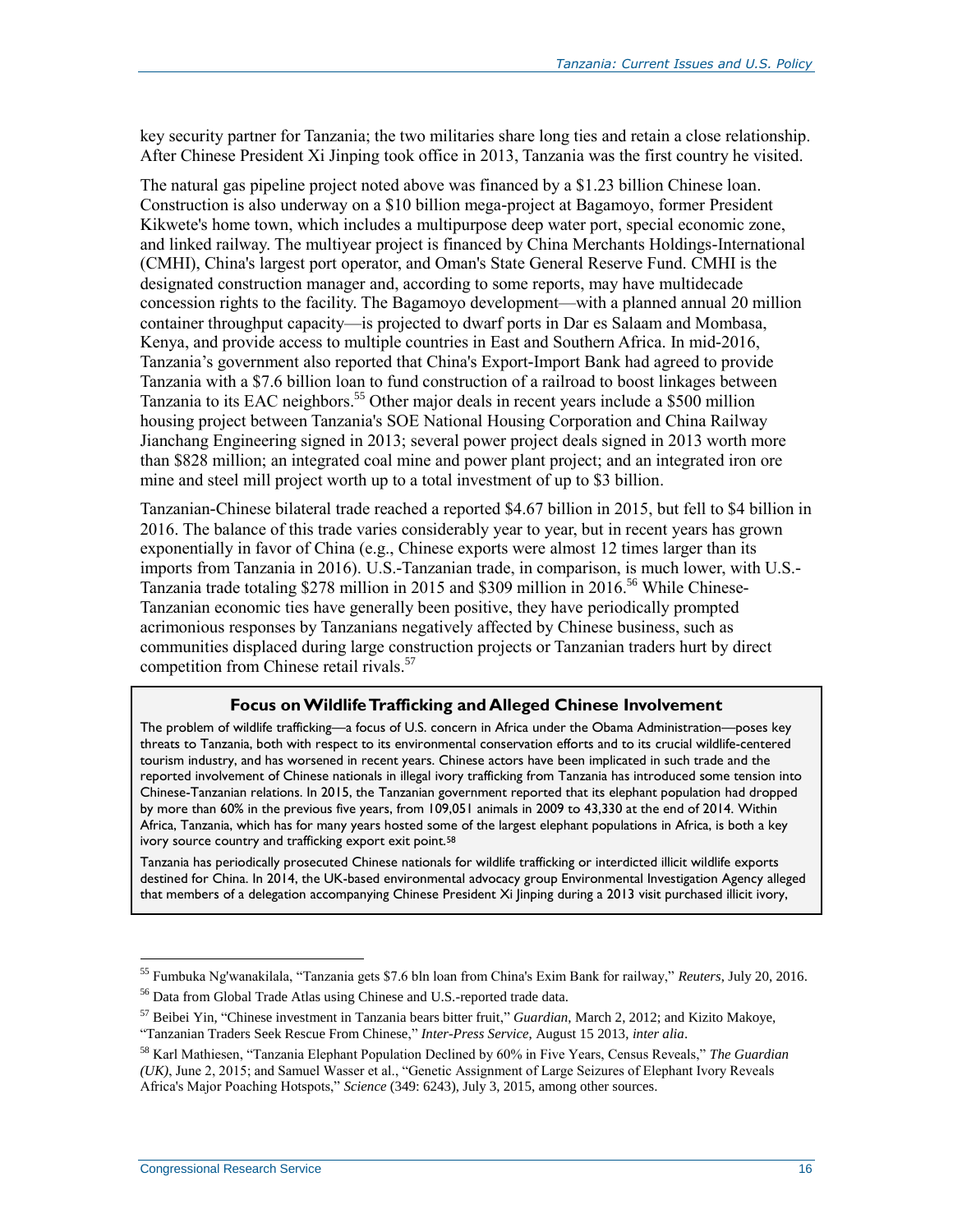driving up the domestic black-market price of ivory prior to and during the visit. The Chinese government rejected the allegation.<sup>59</sup> In 2015, a Chinese businesswoman active in Tanzania was charged with large-scale trafficking and illicit purchases of elephant ivory, allegedly in collaboration with well-placed Tanzanians, reportedly worth millions of dollars, and a week later Chinese officials made a large wildlife trafficking seizure that included 804 kilograms of African ivory. The seizure came several months after Tanzania's natural resources and tourism minister had publicly called on China to reduce Chinese demand for ivory.<sup>60</sup> In response to increasing international pressure to crack down on illicit ivory imports from Africa, China has restricted ivory imports and is endeavoring to entirely end them by late 2017.<sup>61</sup>

## **International Security**

Tanzania actively contributes to regional and international peace and security efforts. In addition to being a troop contributor to United Nations (U.N.) peacekeeping operations, with personnel deployed in multiple African countries and Lebanon, Tanzania hosts large numbers of refugees from the region, including from Burundi and the Democratic Republic of the Congo. The International Criminal Tribunal for Rwanda, which tries Rwandan genocide suspects, is located in the northern Tanzanian city of Arusha, as is the African Union's African Court on Human and Peoples' Rights (AfCHPR), a continental court with a mandate to protect human rights.

# **U.S. Policy**

 $\overline{a}$ 

U.S.-Tanzanian ties have been robust and grown in recent years, despite tensions since 2015 related to Tanzanian governance patterns, as discussed in this report's introduction. Another irritant in bilateral relations has been a contract dispute between TANESCO, the national power utility, and Symbion Power, a U.S. firm. Along with partners, Symbion received more than \$110 million in MCC procurement awards to help improve Tanzania's electrical power sector and later reportedly expanded its business beyond its initial MCC contract.<sup>62</sup> Notwithstanding these tensions, in late 2016, the State Department portrayed the bilateral relationship as "an established partnership characterized by mutual respect, shared values, and aspirations for a more peaceful and prosperous future."<sup>63</sup> Such sentiments had been reflected in cordial high-level engagements over several years. Former President Kikwete was the first African head of state to meet with former President Obama after Obama took office in 2009. Later, in 2013, then-President Obama visited Tanzania, and in August 2014, President Kikwete attended the U.S.-Africa Leaders

<sup>&</sup>lt;sup>59</sup> A similar phenomenon reportedly occurred during a 2009 visit by China's ex- president, Hu Jintao. Ilya Gridneff and Aipeng Soo, "Chinese Accused of Smuggling Tanzania Ivory in State Visit," Bloomberg News, November 6, 2014; and EIA, *Vanishing Point: Criminality, Corruption and the Devastation of Tanzania's Elephants*, November 2014.

<sup>&</sup>lt;sup>60</sup> Kevin Sieff, "Prosecutors say this 66-year-old Chinese woman is one of Africa's most notorious smugglers," *Washington Post*, October 8, 2015; and Reuters, "Tanzania urges China to curb ivory demand to save elephants," June 18, 2015.

<sup>&</sup>lt;sup>61</sup> AP, "China Bans Ivory Imports," February 26, 2015; Reuters, "China slaps one-year ban on imports of African ivory hunting trophies," October 15, 2015; and Simon Denyer, "China's vow to shut down its ivory trade by the end of 2017 is a 'game changer' for elephants," *Washington Post*, December 30, 2016.

 $62$  Symbion is seeking \$561 million from TANESCO under an international arbitration, alleging a breach of contract by TANESCO over the payment of \$35 million in power supplies. Symbion owns a 120 MW gas-fired power plant and is one of TANESCO's few independent power suppliers. *Reuters*, "U.S. firm seeks \$561 million from Tanzania in power supply dispute," March 21, 2017; Omar Mohammed, "Tanzania Power Issues Casts Shadow on \$12 Billion Debt Plan," *Bloomberg News*, February 16, 2017; and MCC, "Testimony of Daniel W. Yohannes, CEO of the Millennium Challenge Corporation, Before The House Committee on Foreign Affairs," April 25, 2013.

<sup>63</sup> U.S. Department of State, *U.S. Relations with Tanzania*, Fact Sheet, November 1, 2016.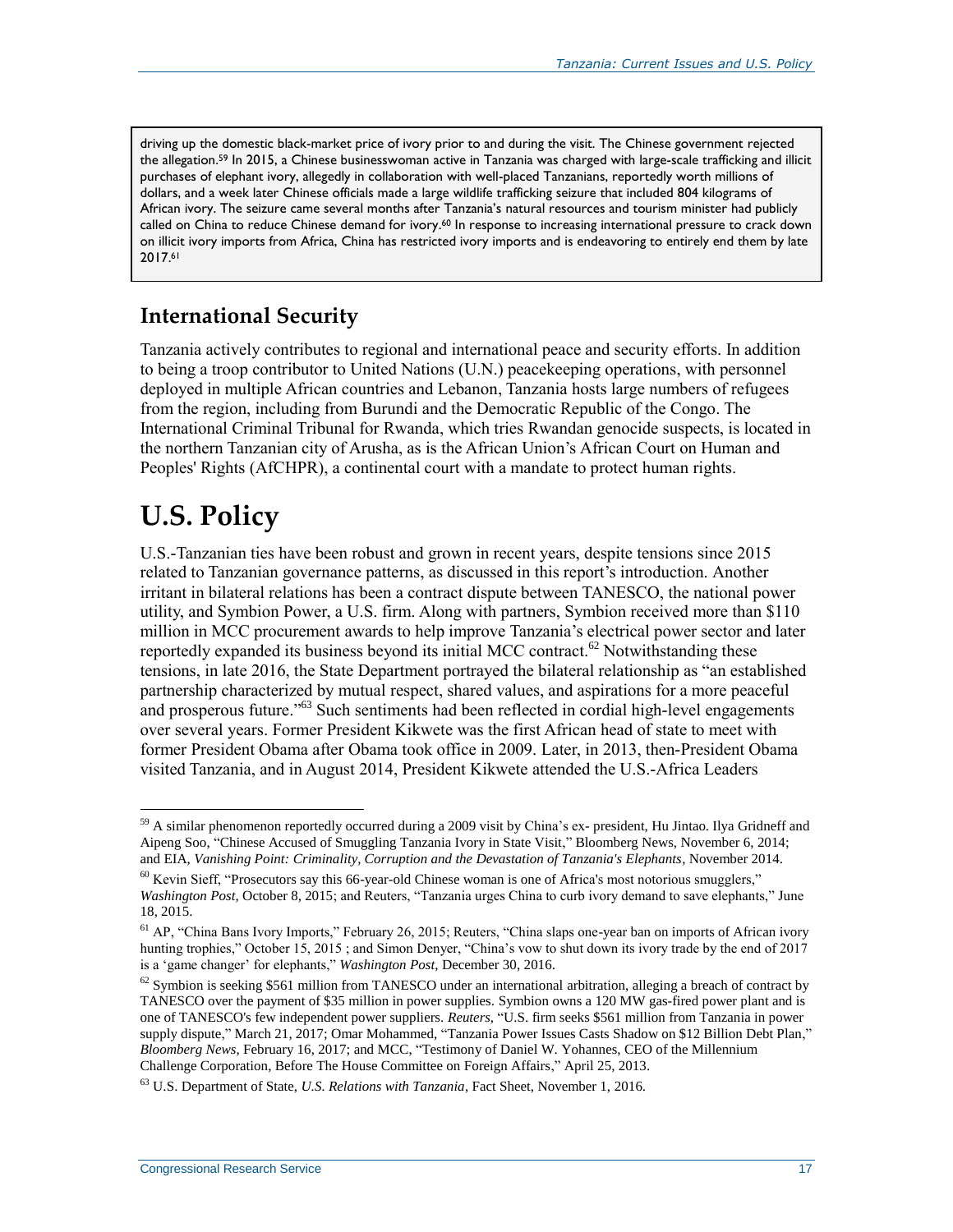Summit. President Obama's 2013 trip followed prior high-profile visits (e.g., by then-Secretary of State Hillary Clinton in 2011 and then-President George W. Bush in 2008).

Under the Obama Administration, Tanzania was a beneficiary of several major bilateral and regional assistance programs, most of which were initiated under the Obama Administration, including the Partnerships for Growth (PFG),<sup>64</sup> and was one of six initial partner countries under the Obama Administration's African Peacekeeping Rapid Response Partnership (APRRP).<sup>65</sup> Tanzania has also received assistance through Power Africa, which aims to double access to electricity in Africa and is being maintained by the Trump Administration. It is also a participant in Trade Africa, a partnership to increase trade between the United States and Africa and among African countries focused, in particular, within the EAC.<sup>66</sup> U.S. bilateral and regional assistance also supports Tanzanian efforts to combat wildlife trafficking.<sup>67</sup> Tanzania is also a participant in the U.S. Young African Leaders Initiative (YALI), initiated during the Obama Administration and being maintained by the Trump Administration (albeit potentially at a reduced level and under a different title).<sup>68</sup> Tanzanians also participate in several other educational or professional State Department exchange programs. There is also a Peace Corps program in Tanzania, with roughly 220 volunteers as of September 2017, who work in various areas, such as agriculture, education, and health. 69

In 2012, U.S. and EAC officials agreed to pursue a trade and investment partnership under which they will explore a potential U.S.-EAC Investment Treaty and discuss a possible Trade Facilitation Agreement and a U.S.-EAC commercial dialogue, among other ends. Toward such ends, the U.S. Department of Commerce opened a new office in Tanzania in 2014.

How U.S.-Tanzanian relations may change under the Trump Administration, if at all, has yet to be determined.

<sup>&</sup>lt;sup>64</sup> PFG was designed to increase bilateral cooperation with selected countries, through a mix of aid, public-private partnership, and private sector investment, to spur sustainable, broad-based economic growth. In April 2012 Tanzania and the United States signed a PFG Joint Country Action Plan that prioritizes joint efforts to develop national electrical capacities and rural roads.

<sup>&</sup>lt;sup>65</sup> APRRP provides targeted assistance to enhance the international peacekeeping deployment capacity of selected African countries seen as possessing relatively high-level military capabilities and with a record of contributing to international peacekeeping operations. Examples of capabilities targeted for improvement may include military logistics, airlift, field hospital operation, and formed police units. Equipment transfers may comprise another key APRRP aid component. Other APRRP countries include Senegal, Ghana, Ethiopia, Rwanda, and Uganda. White House, "Fact Sheet: U.S. Support for Peacekeeping in Africa," August 06, 2014, and "Fact Sheet: U.S. Support for Peace, Security, and Countering Violent Extremism in Africa," July 27, 2015, among other sources.

<sup>66</sup> See CRS Insight IN10015, *Trade Africa Initiative*, op cit.; and USAID, Trade Africa Annual Report 2016.

 $67$  In 2013, President Obama issued Executive Order (EO) 13648 on "Combating Wildlife Trafficking" and pledged to boost regional and bilateral training and technical aid funding in Africa to combat wildlife trafficking. EO 13648 established an inter-agency Presidential Task Force on Wildlife Trafficking and a non-governmental Advisory Council on Wildlife Trafficking, and issuance of a National Strategy for Combating Wildlife Trafficking, which was issued in February 2014. A year later, the Presidential Task Force released a Strategy implementation plan.

<sup>&</sup>lt;sup>68</sup> YALI, a presidential initiative begun in 2010, fosters the development of emergent young African business, civic, and public management leaders through exchange-based fellowships and follow-up support. The State Department primarily administers the U.S.-based portion, while USAID implements most Africa-based activities. Under YALI, USAID provides online information on networking, professional opportunities, and sources of seed funding and mentoring support for community service for Fellows, including through regional leadership centers.

<sup>&</sup>lt;sup>69</sup> The agency's Tanzania program is funded at \$3.3 million in FY 2017, and it requested \$3.5 million in FY2017.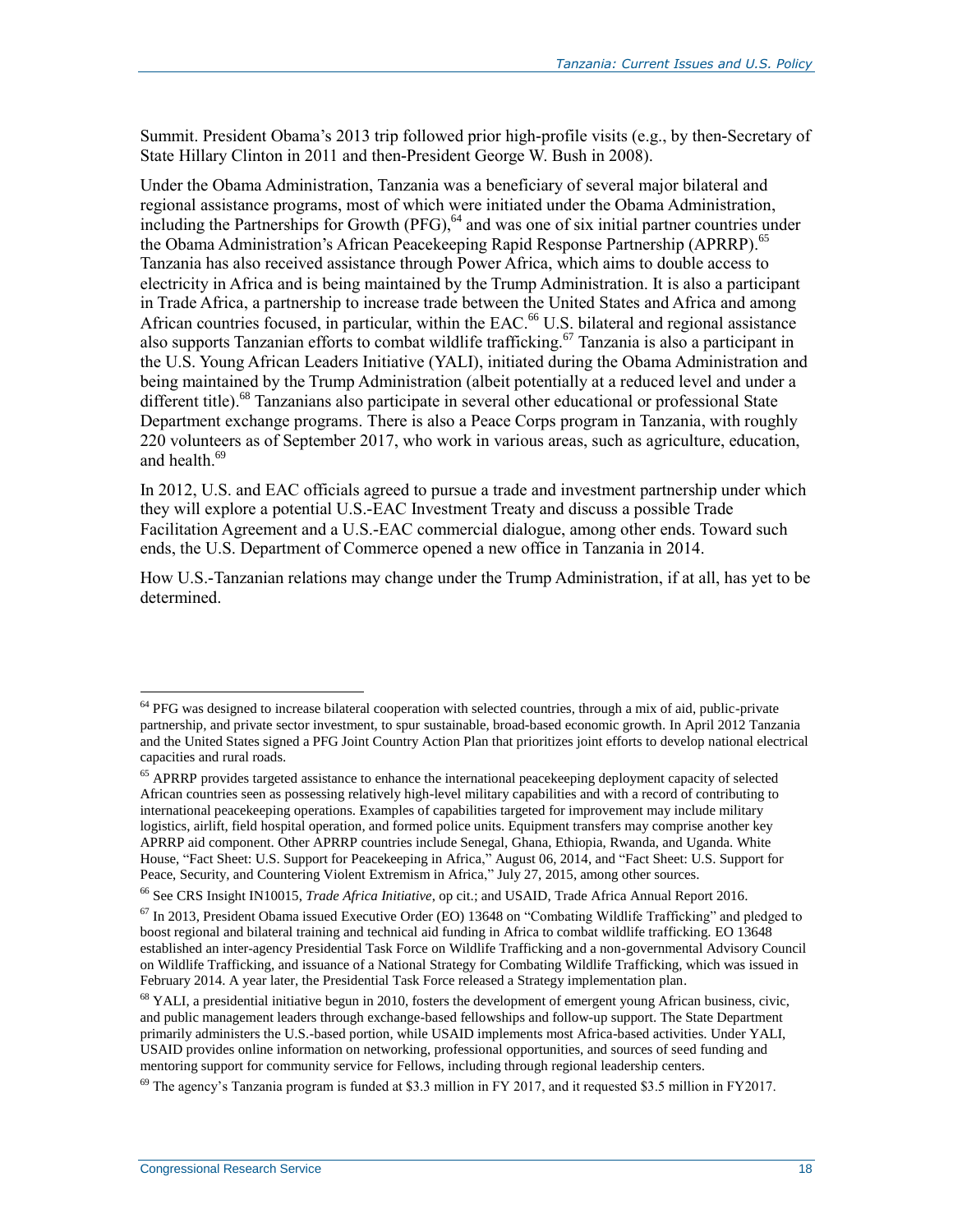#### <span id="page-21-1"></span>**U.S. Assistance**

U.S. assistance to Tanzania focuses primarily on health, food security and agricultural development, and infrastructure, largely under major presidential initiatives. In addition to a substantial, now completed MCC Compact (see below), the State Department and U.S. Agency for International Development (USAID) have administered significant amounts of aid in Tanzania in recent years.

| (in millions of dollars) |          |                          |                          |                |                          |  |  |
|--------------------------|----------|--------------------------|--------------------------|----------------|--------------------------|--|--|
|                          | FY 2014  | <b>FY 2015</b>           | <b>FY2016</b>            | <b>FY 2017</b> | <b>FY2018</b>            |  |  |
|                          | (Actual) | (Actual)                 | (Actual)                 | (Request)      | (Request)                |  |  |
| <b>Total</b>             | 591.5    | 634.I                    | 626.3                    | 575.3          | 535.3                    |  |  |
| <b>DA</b>                | 115.7    | 122.0                    | 96.5                     | 80.7           | $\overline{\phantom{a}}$ |  |  |
| <b>ESDF</b>              | Ξ.       | -                        | $\overline{\phantom{a}}$ | -              | 23.0                     |  |  |
| <b>GHP-USAID</b>         | 98.3     | 98.3                     | 99.3                     | 100.4          | 41.5                     |  |  |
| <b>GHP-STATE</b>         | 372.4    | 409.4                    | 415.4                    | 393.6          | 470.0                    |  |  |
| <b>INCLE</b>             | 0.5      | 0.5                      |                          | -              | $\blacksquare$           |  |  |
| <b>NADR</b>              | 0.2      | 0.2                      | 0.2                      | 0.2            | 0.2                      |  |  |
| <b>IMET</b>              | 0.4      | 0.6                      | 0.6                      | 0.5            | 0.6                      |  |  |
| <b>FMF</b>               | 0.2      | $\overline{\phantom{a}}$ | $\blacksquare$           | -              | $\overline{\phantom{a}}$ |  |  |
| <b>FFPa</b>              | 3.8      | 3.1                      | 14.2                     | -              | ۰                        |  |  |

<span id="page-21-0"></span>

| Table 1. State Department and USAID-Administered Bilateral Aid for Tanzania |
|-----------------------------------------------------------------------------|
| $\sqrt{2}$ $\sqrt{11}$ $\sqrt{2}$ $\sqrt{11}$ $\sqrt{2}$                    |

**Source:** State Department, Congressional Budget Justifications for Foreign Operations (CBJ), FY2015-FY2018. **Notes:** DA-Development Assistance; GHP-Global Health Programs; IMET-International Military Education and Training; FFP-Food For Peace (P.L. 480 Title II). FMF: Foreign Military Financing; INCLE: International Narcotics Control and Law Enforcement; and NADR: Nonproliferation, Anti-Terrorism, Demining and Related Programs. ESDF or Economic Support and Development Fund, is a merger of the DA and ESF accounts proposed in the FY2018 Trump Administration request. Figures do not include emergency humanitarian assistance or certain types of aid provided through regional programs. Totals may not add up due to rounding.

<span id="page-21-2"></span>a. The Trump Administration did not request FFP aid in FY2018, and instead seeks to fund all emergency food aid under the International Disaster Assistance (IDA) account. FFP aid may be used for developmental purposes and for emergency food need.

Health funding has comprised the bulk of such aid, and accounted for \$497 million of the FY2017 request. This health aid has been largely devoted to fighting HIV/AIDS and malaria, and is channeled primarily through the President's Emergency Plan for AIDS Relief (PEPFAR) and the President's Malaria Initiative. Tanzania is also a partner country under the Administration's Global Health Security Agenda (GHSA), which seeks to mitigate the impact of disease outbreaks, notably those that threaten global health.<sup>70</sup> Agriculture development aid, which constituted \$54 million of the FY2017 request, has been the second-largest form of aid in recent years.<sup>71</sup> Such aid has been channeled primarily through Feed the Future, a major global U.S. food security and agricultural economic growth initiative. In Tanzania, it has focused on improving agricultural

 $\overline{a}$ <sup>70</sup> CRS In Focus IF10022, *The Global Health Security Agenda and International Health Regulations*, by Tiaji Salaam-Blyther.

 $71$  Other foci have included agricultural finance; research and development; leadership training; agriculture and water management-focused climate change adaptation; and enhanced private sector investment policies, among other goals.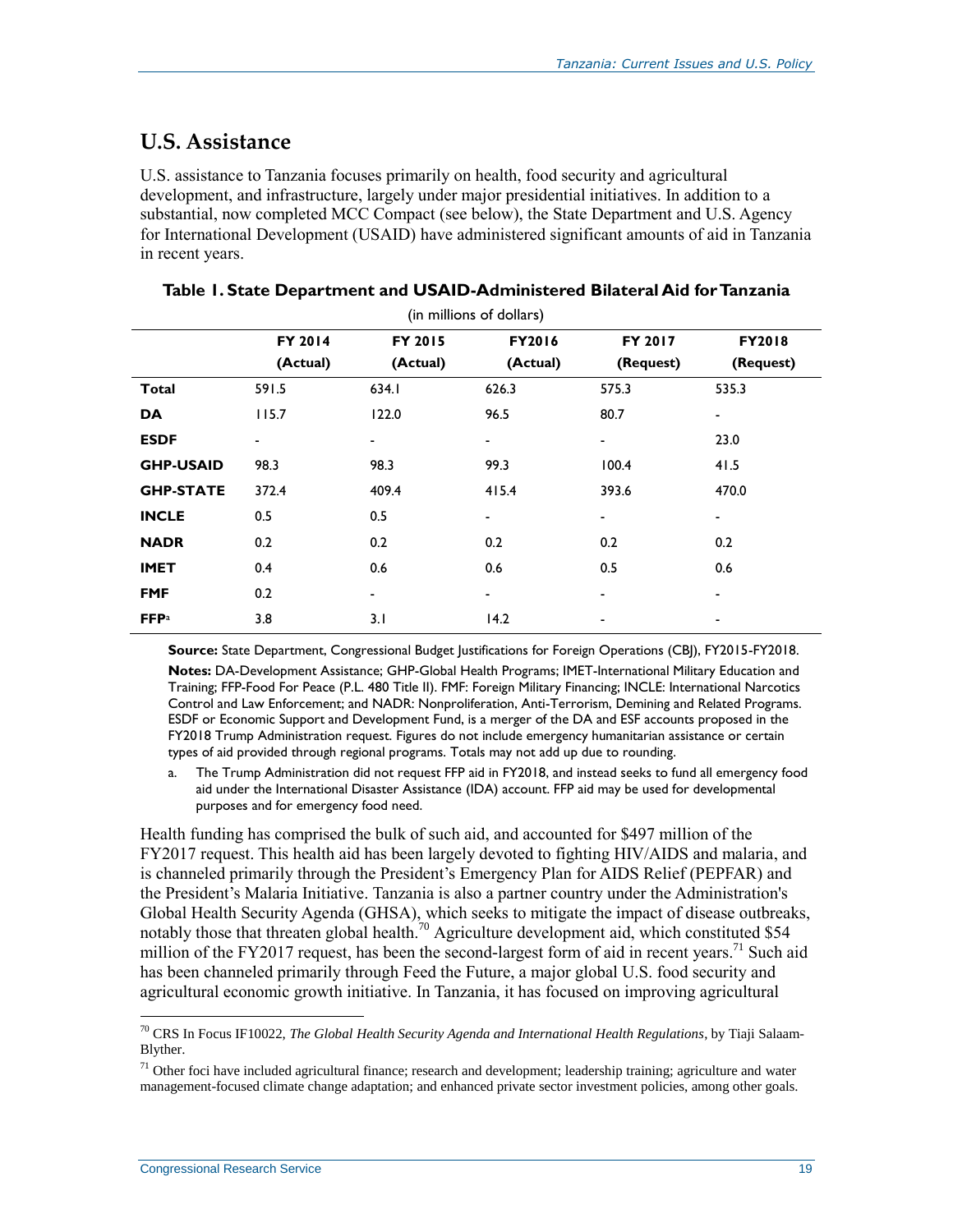productivity and rural infrastructure, including roads and irrigation; bolstering staple food and horticulture commodity value chain efficiency; improving nutrition for children and mothers; and improving private and public sector policymaking.<sup>72</sup> Feed the Future activities involve collaboration with U.S. global health programming. Tanzania is also a participant in the New Alliance for Food Security and Nutrition, a Feed the Future-supported, G8-led global agricultural investment initiative in Africa. It has also received U.S. assistance under the Scaling Seeds  $\&$ Other Technologies Partnership, a project of the Alliance for a Green Revolution in Africa, an international multistakeholder initiative that seeks to boost African farm production.

U.S. assistance has also supported strengthening of governance, including efforts to expand civic participation and transparency; infrastructure building (roads, power, water, and sanitation); the creation of sustainable, inclusive economic growth; improved primary education; law enforcement capacity-building; and biodiversity preservation.

The U.S. Department of Labor (DOL) Bureau of International Labor Affairs also funds projects aimed at combatting child labor in Tanzania, particularly in agricultural and domestic service contexts.<sup>73</sup> U.S. assistance to support Tanzania's hosting of refugees is administered by the State Department's Bureau of Population, Refugees, and Migration (PRM), which reports that U.S. funding for refugee support in Tanzania totaled roughly \$1.2 million in FY2014, \$16.7 million in FY2015, \$36.2 million in FY2016, and \$12 million in FY2017 to date.<sup>74</sup>

#### **Millennium Challenge Corporation Engagement**

In September 2013, Tanzania completed a \$698 million, five-year MCC compact. Awarded in 2008, this compact sought to reduce poverty and stimulate economic growth through targeted investments in roads and access to electrical services and potable water. In late 2014, the MCC agreed to provide an additional \$9.78 million to support further feasibility studies and other work linked to the development of a second compact focused on the power sector.<sup>75</sup>

In June 2015 the MCC Board stated that a second compact "will not be considered for approval until, among other pending items," Tanzania's government "makes progress on energy sector reform commitments made in 2014." The agency stated that once a compact was prepared, the MCC would again "scrutinize the government's track record on good governance, including control of corruption and freedom of expression."<sup>76</sup>

In March 2016, as discussed previously in this report, the MCC Board suspended the MCC's partnership with Tanzania, precluding a compact that would reportedly have been worth \$472 million. It did so on the basis that Tanzania had "moved forward with a new election in Zanzibar that was neither inclusive nor representative, despite the repeated concerns of the U.S. Government and the international community," and because Tanzania had "not taken measures to ensure freedom of expression and association are respected in the implementation of the

 $72$  Feed the Future, Country Profile: Tanzania, at http://www.feedthefuture.gov/country/tanzania.

<sup>73</sup> See DOL Bureau of International Labor Affairs, "ILAB in Tanzania," http://www.dol.gov/ilab/map/countries/tanzania.htm.

<sup>&</sup>lt;sup>74</sup> This funding is drawn from the Migration and Refugee Assistance (MRA) account except some FY2015 funding, which included some Emergency Refugee and Migration Account (ERMA) funds from a prior year . MRA is the main account that funds refugee operations; ERMA is available for unexpected and urgent refugee and migration needs globally on an as-needed basis. PRM response to CRS query, April 6, 2017.

<sup>&</sup>lt;sup>75</sup> MCC, "MCC Provides Funding to Tanzania to Develop Compact Focused on the Power Sector," November 14, 2014, and "Tanzania II Compact," Quarterly Status Report, December 2014.

<sup>76</sup> MCC, "Readout of the June 2015 MCC Board of Directors Meeting," June 19, 2015.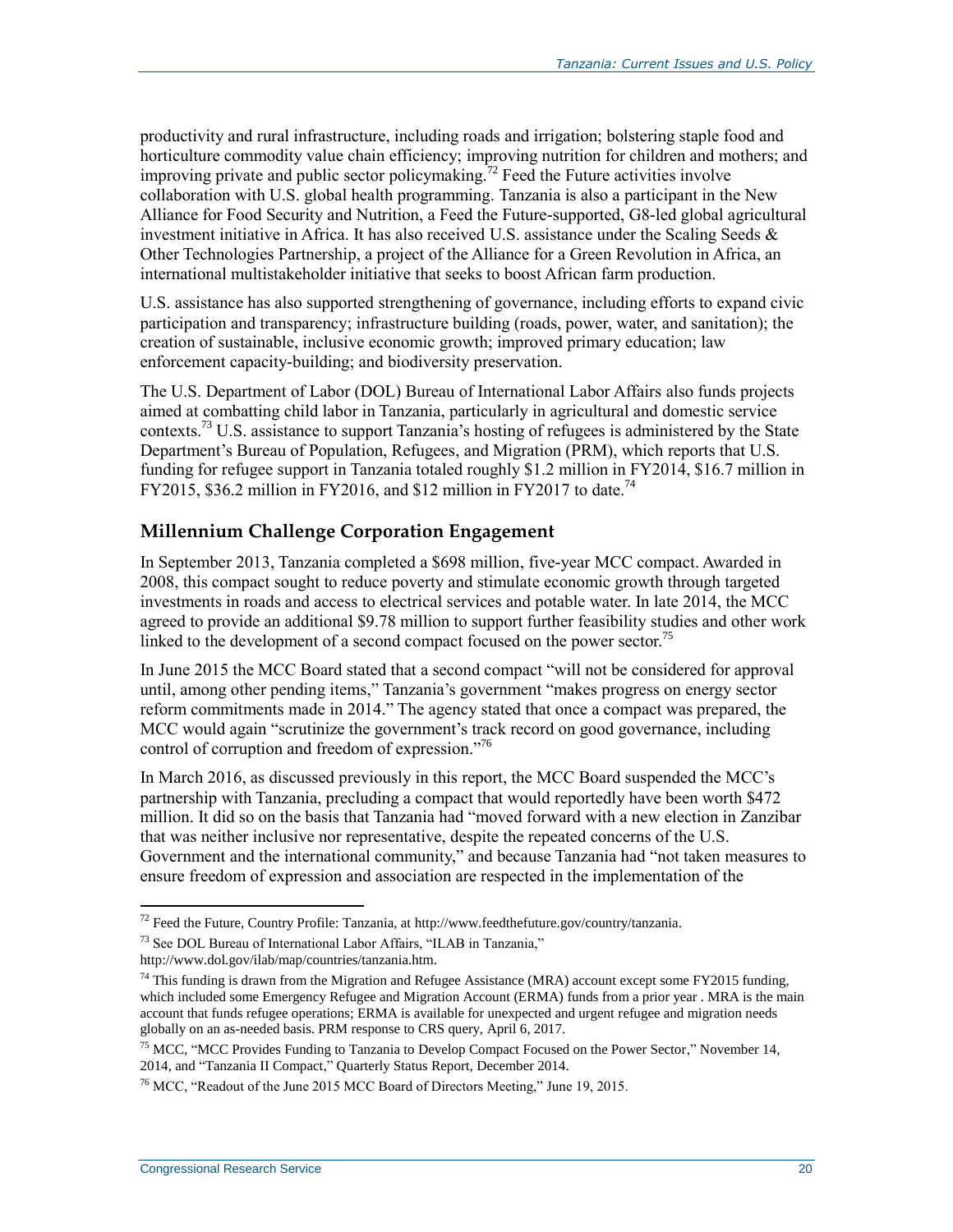Cybercrimes Act," which had also been the focus of repeated U.S. expressions of concern. In addition to stating that the elections in Zanzibar had not been credible, the Board stated that "Tanzania has taken no measures to ensure freedom of expression and association are respected in the implementation of the Cybercrimes Act."<sup>77</sup>

#### <span id="page-23-0"></span>**Security Cooperation**

U.S. security cooperation and assistance has grown since the 1998 Al Qaeda bombing of the U.S. Embassy in Dar es Salaam, but it remains limited compared to that pursued with Tanzania's East African neighbors. Peacekeeping support is the main focus of military cooperation and aid ties, and rose under APRRP. APRRP assistance in Tanzania has centered on command control communication and information systems (C3IS) capacity-building; logistics, with a focus on vehicles and troop provisioning; and soldier and medical staff training.<sup>78</sup> Tanzanian troops have also received training under the U.S. Global Peace Operations Initiative (GPOI) and its train-andequip African Contingency Operations Training and Assistance (ACOTA) program, which seek to increase available international peacekeeping troops. Such assistance is complemented by a U.S. International Military Education and Training (IMET) program, which supports military professionalization and institutional reform in the Tanzanian military.

Tanzania receives some counterterrorism assistance through the State Department-led, multicountry Partnership for Regional East Africa Counterterrorism (PREACT).<sup>79</sup> It also hosts the regional East and Southern Africa Anti-Money Laundering Group, in which the United States has observer status, and receives U.S. regional funding to combat terrorist financing. Smaller U.S. security aid programs center on strengthening border security and improving police capacity to deter crime and terrorism.

## **Outlook**

 $\overline{a}$ 

Tanzania is likely to remain a generally stable but poor developing country for the foreseeable future. Increasing multiparty competition may contribute to gradual growth in demand for political change, democratic accountability, improved governance, and greater political pluralism—but potentially also to increased political tension. Growing access to information, notably via mobile phones, may spur similar trends by increasing exposure to information on current events, and global social and governance norms. It may also contribute to market growth through increased information to pricing data and improved social services.<sup>80</sup> Such changes, along with continuing infusions of foreign assistance, including from the United States, and gradually improving public infrastructure and government services, are likely to spur increasing economic activity, production, and trade, thus improving quality of life for the Tanzanian people. The United States, while expressing periodic concern over issues such as corruption, appears likely—as suggested by bilateral relations trends and aid levels in recent years—to continue to

<sup>&</sup>lt;sup>77</sup> MCC, "MCC Statement on Decision of Board of Directors to Suspend Partnership with Tanzania," March 28, 2016; and AFP, "US suspends \$472m Tanzania aid over Zanzibar vote," March 29, 2016.

<sup>78</sup> State Department, *Factsheet: U.S. Peacekeeping Capacity Building Assistance*, January 25, 2017

 $^{79}$  According to the State Department, PREACT focuses on "reducing the operational capacity of terrorist networks; developing a rule of law framework for countering terrorism in partner nations; enhancing border security; countering the financing of terrorism; and reducing the appeal of radicalization and recruitment to violent extremism." State Department, Programs and Initiatives, Bureau of Counterterrorism .

<sup>80</sup> Thomson Reuters Foundation/Kizito Makoye, "Mobile phones a boon for Tanzanian women in business, banking: researchers," October 5, 2015, and "Tanzania rolls out birth registrations by mobile phone," October 13, 2015.